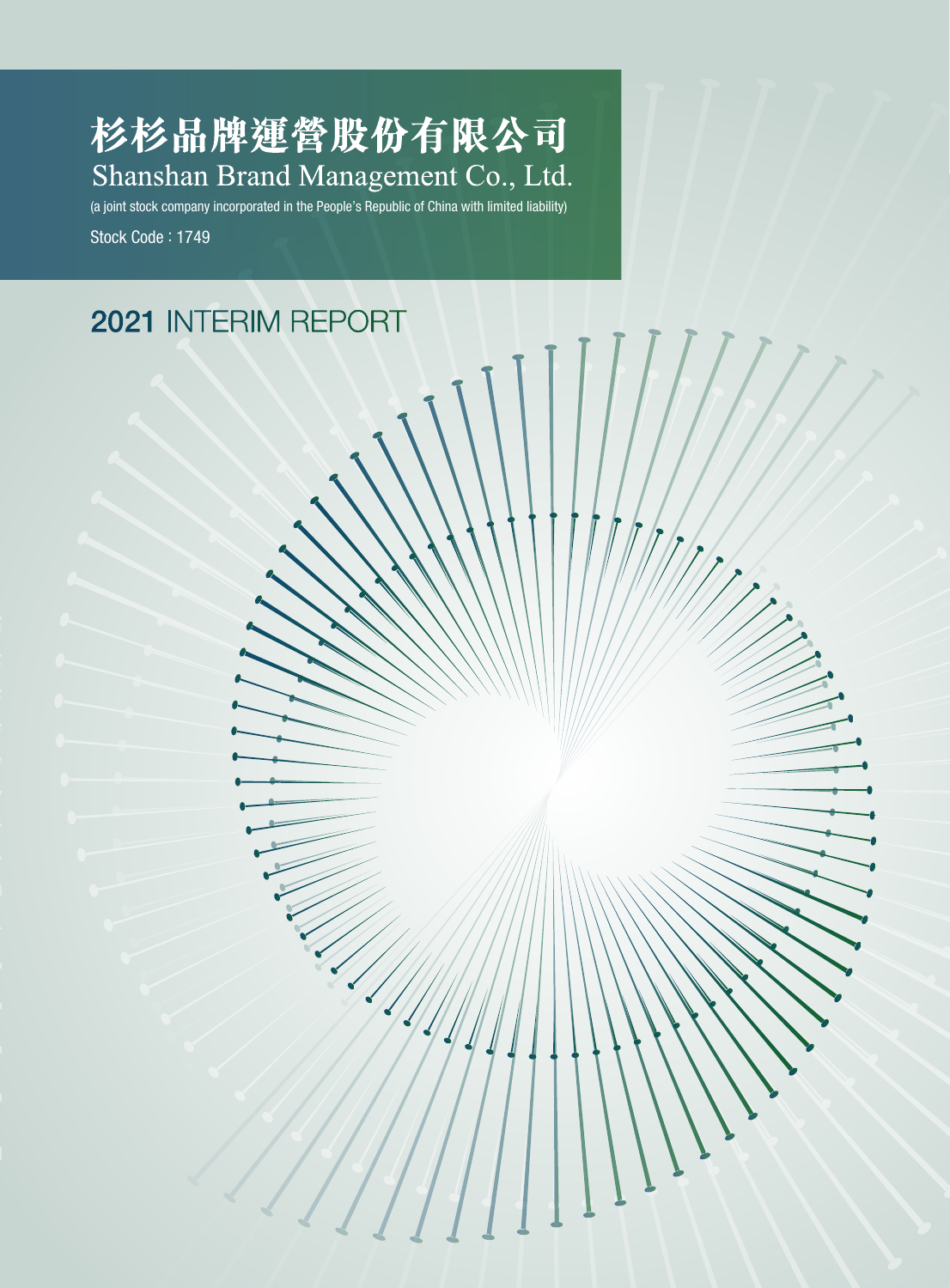# **Contents**

|                                                                                      | Page           |
|--------------------------------------------------------------------------------------|----------------|
| Corporate Information                                                                | 2              |
| Management Discussion and Analysis                                                   | $\overline{4}$ |
| Corporate Governance and Other Information                                           | 13             |
| Condensed Consolidated Statement of Profit or Loss and<br>Other Comprehensive Income | 19             |
| Condensed Consolidated Statement of Financial Position                               | 20             |
| Condensed Consolidated Statement of Changes in Equity                                | 22             |
| <b>Condensed Consolidated Statement of Cash Flows</b>                                | 23             |
| Notes to the Condensed Consolidated Interim Financial Statements                     | 24             |

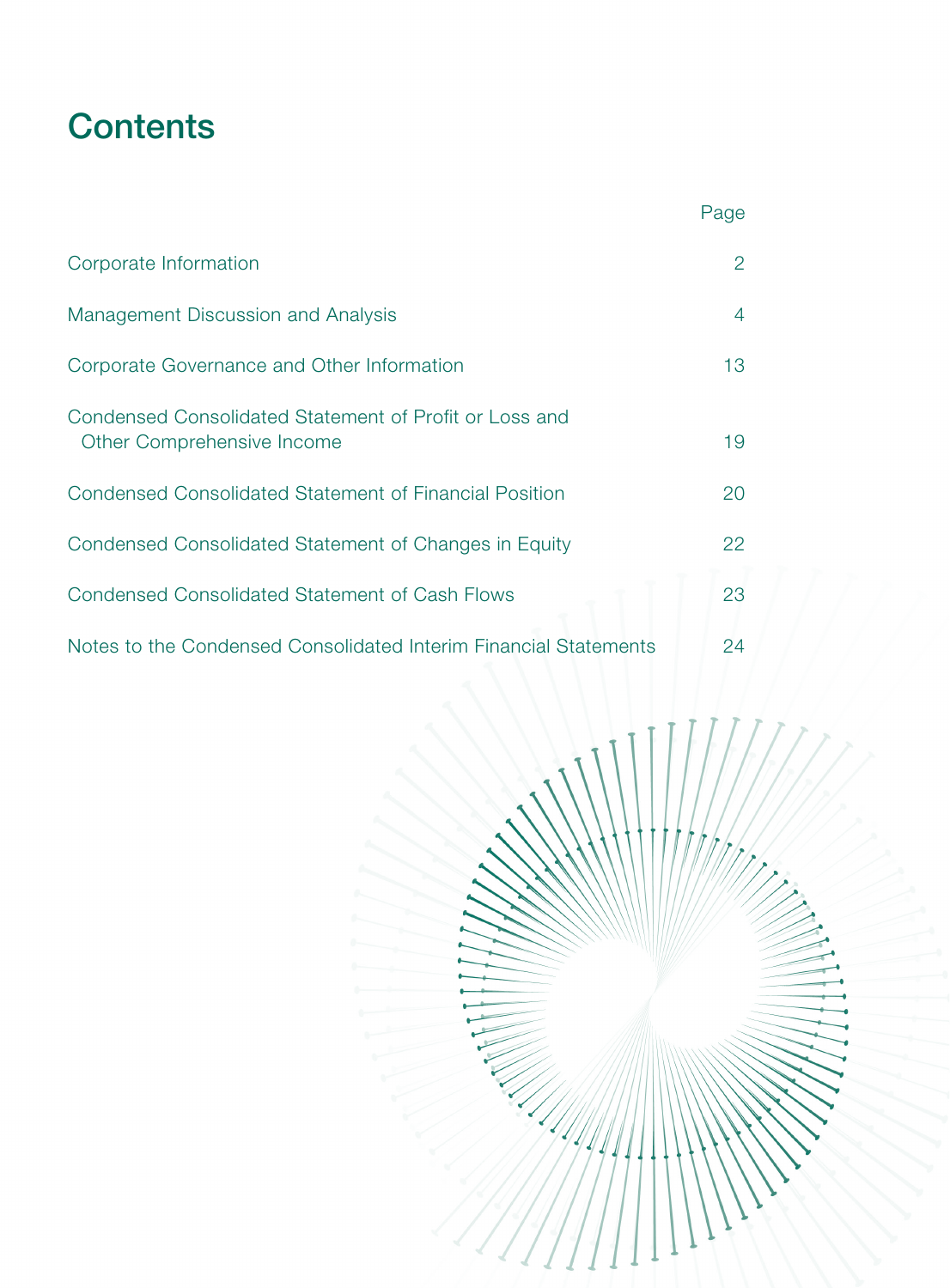# Corporate Information

# CORPORATE NAME

Shanshan Brand Management Co., Ltd.

#### LISTING INFORMATION

Place of listing: Main Board of The Stock Exchange of Hong Kong Limited (the "Stock Exchange")

Stock code: 1749

#### BOARD OF DIRECTORS

#### Executive Directors

Mr. Luo Yefei (Chairman) Mr. Cao Yang (Vice Chairman) Ms. Yan Jingfen

#### Non-executive Directors

Ms. Zhao Chunxiang Ms. Zhou Yumei Mr. Zheng Shijie

#### Independent Non-executive Directors

Mr. Au Yeung Po Fung *(Resigned on 4 June 2021)* Mr. Chow Ching Ning *(Appointed on 4 June 2021)* Mr. Wang Yashan Mr. Wu Xuekai

#### **SUPERVISORS**

Ms. Zhou Danna Mr. Wang Yijun Ms. Yang Yi

#### JOINT COMPANY SECRETARIES

Ms. Yan Jingfen Ms. Cheng Lucy

# AUTHORISED REPRESENTATIVES

Ms. Yan Jingfen Ms. Cheng Lucy

#### BOARD COMMITTEES

#### Audit Committee

Mr. Au Yeung Po Fung (Chairman) *(Resigned on 4 June 2021)* Mr. Chow Ching Ning (Chairman) *(Appointed on 4 June 2021)* Mr. Wang Yashan Mr. Wu Xuekai

#### Remuneration Committee

Mr. Wang Yashan (Chairman) Ms. Yan Jingfen Mr. Wu Xuekai

#### Nomination Committee

Mr. Luo Yefei (Chairman) Mr. Wang Yashan Mr. Wu Xuekai

# REGISTERED OFFICE AND HEADQUARTERS IN THE PEOPLE'S REPUBLIC OF CHINA (THE "PRC")

238 Yunlin Middle Road Wangchun Industrial Park Ningbo, Zhejiang Province The PRC

# PRINCIPAL PLACE OF BUSINESS IN HONG KONG

31/F., 148 Electric Road North Point Hong Kong

#### COMPANY'S WEBSITE

http://www.chinafirs.com

# INDEPENDENT AUDITOR

BDO Limited *Certified Public Accountants*  25th Floor, Wing On Centre 111 Connaught Road Central Hong Kong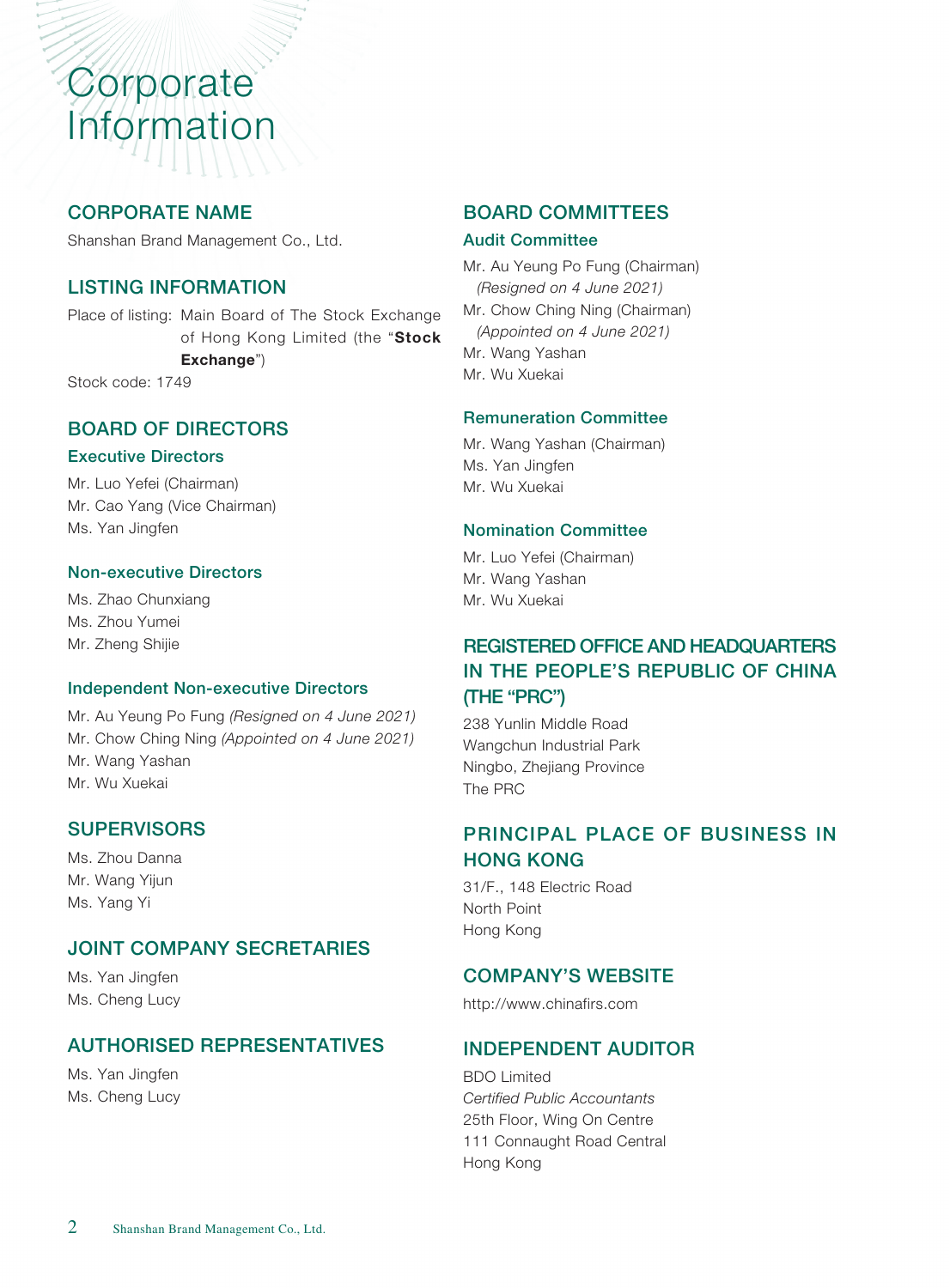# **Example 2016**<br> **Corporate** Corporate

# LEGAL ADVISERS

As to Hong Kong law Sidley Austin Level 39, Two International Finance Centre 8 Finance Street **Central** Hong Kong

As to PRC law Shu Jin Law Firm 12/F, Taiping Finance Tower 6001 Yitian Road Futian District Shenzhen Guangdong Province The PRC

#### PRINCIPAL BANKERS

Shanghai Pudong Development Bank Ningbo Yinzhou Sub-branch China Construction Bank Ningbo Sub-branch China CITIC Bank Ningbo Sub-branch

# HONG KONG H SHARE REGISTRAR AND TRANSFER OFFICE

Boardroom Share Registrars (HK) Limited Room 2103B, 21/F 148 Electric Road North Point Hong Kong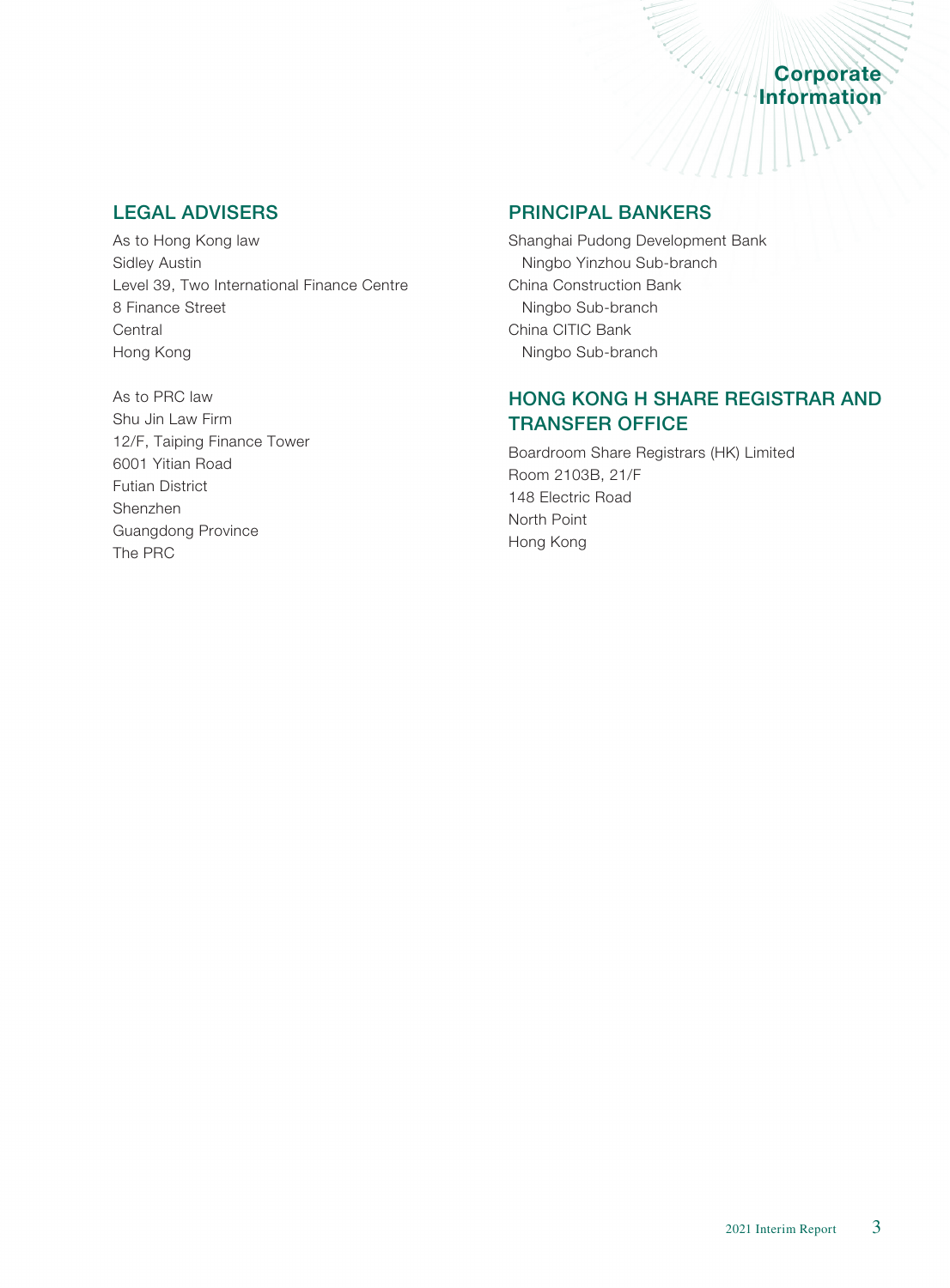#### BUSINESS REVIEW

In the first half of 2021, the novel coronavirus pneumonia pandemic (the "Pandemic") continued to spread worldwide, causing significant losses to the global economy. China has adhered to the general keynote of pursuing progress while ensuring stability in respect of the prevention and control of the Pandemic, and coordinated the advancement of such prevention and control work and the economic and social development, which have had a positive effect on the sustained and stable recovery of the domestic economy. For the six months ended 30 June 2021 (the "Period"), Shanshan Brand Management Co., Ltd. (the "Company") and its subsidiaries (collectively the "Group") focused on the business strategy of "innovation-driven quality development", driving the Group's business to gradually improve, with total revenue increasing significantly by approximately 60.5% from RMB324.6 million for the six months ended 30 June 2020 to RMB521.1 million for the Period.

During the Period, the Group continued to insist on channel optimisation, focused on the performance targets of stores, continuously optimised the distributor system and adjusted the direct sales terminal, and intensified the expansion of franchise channels. During the Period, the Group's retail network was adjusted from 1,003 stores as of 31 December 2020 to 914 stores as of 30 June 2021, with 498 retail outlets under FIRS, 414 retail outlets under SHANSHAN and 2 retail outlets under LUBIAM, respectively, representing a reduction of approximately 8.9% in the total number of retail outlets under these three brands.

The Group has adhered to the concept of "intensive development of traditional businesses while developing new businesses". On the one hand, the Group has insisted on the intensive development of traditional terminal retail business, mainly by focusing on the refined management of the three aspects of "people", "goods" and "shops" to promote quality development. On the other hand, the Group has been vigorously promoting the development of new retail business by developing products and services for new online consumption scenarios which could greatly empower the business development of traditional offline channels. These measures have yielded positive results in terms of customer development, de-inventory and operational efficiency. At the same time, the Group has actively explored high-quality customers with an open and cooperative attitude to ensure steady development of the uniform business through enhancing customer satisfaction. In addition, a variety of cooperation models were developed as the Group has joined hands with highly specialised customers for cooperation in the traditional e-commerce business and also enjoyed the complementary advantages of the new retail business, which significantly improved the performance of the Group's e-commerce business.

In terms of corporate management, the Group has taken a number of measures to improve its operational and management efficiency with an aim to empower its business, including (1) strengthening target management and improving the performance assessment system and incentive system to enhance employees' sense of purpose and work motivation; (2) improving the response efficiency to the market and effectively supporting the frontline business with the synergy of the commodity-product-supply chain, thereby significantly increasing the sold out rate of products and exerting a positive effect on the inventory turnover rate; (3) enhancing the efficiency of regional management and end-user management by means of information management, such as standard business operation management, expense management system, travel management system, electronic human resources and other forms; (4) promoting the building of a talent pipeline, continuously optimising the organisational structure and personnel composition, and improving the professional skills and management skills of employees through the establishment of the training system, new employees tutoring and other forms; and (5) fostering a corporate culture which would enhance the employees' strategic identity and value identity with the Company, in order to unite people and stimulate vitality.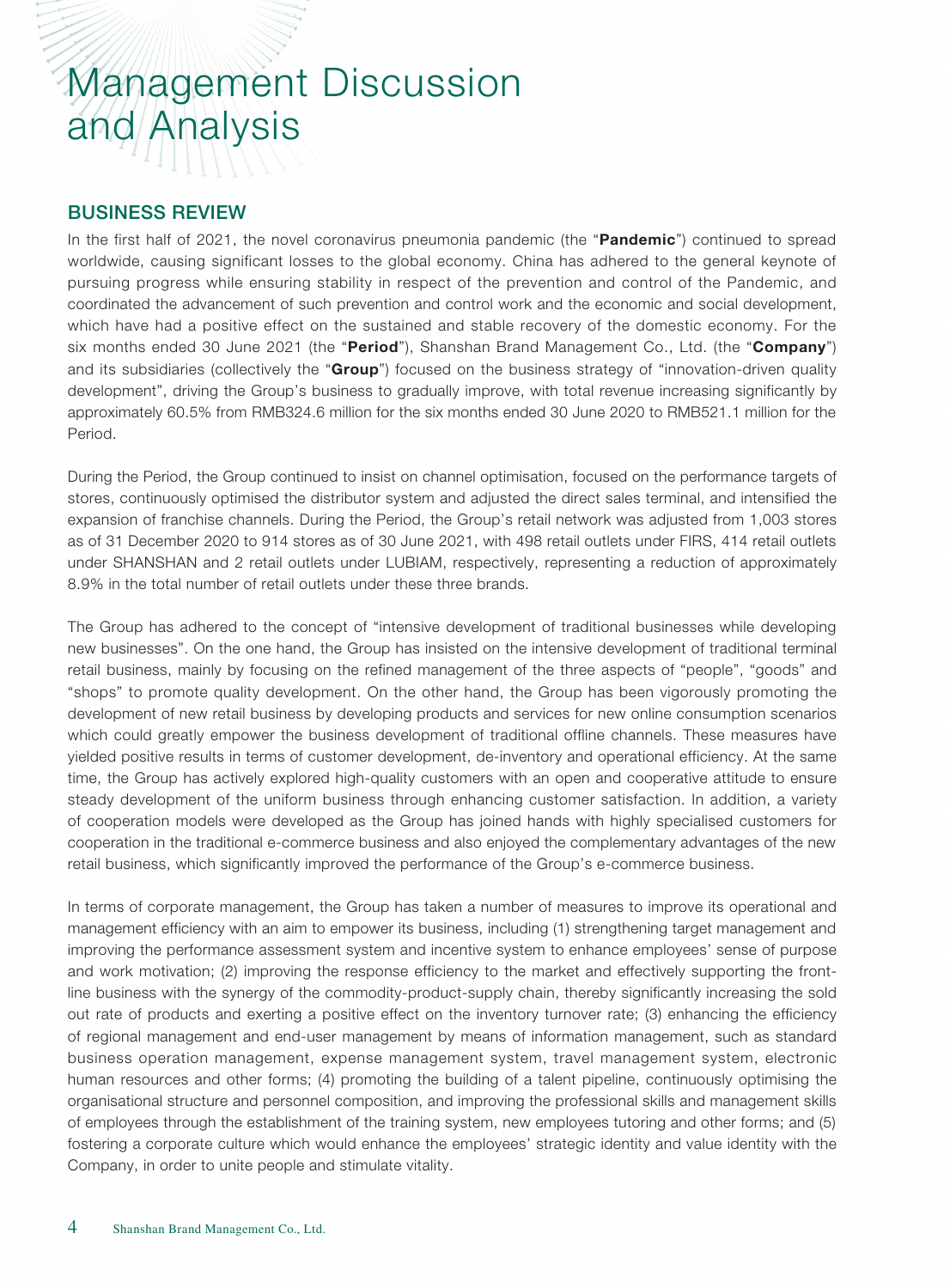$\frac{1}{2}$ 

#### FINANCIAL REVIEW

#### **Revenue**

The Group generated revenue primarily from sales to distributors, direct sales and franchisee sales. The Group's total revenue increased by approximately 60.5% to RMB521.1 million for the Period from RMB324.6 million for the six months ended 30 June 2020, primarily because (1) the impact of the Pandemic on the Group's business in 2021 has been significantly reduced and the Group recorded a significant increase in revenue from offline channels and other various business channels during the Period as compared to the corresponding period in 2020, whereas in early 2020, the outbreak of the Pandemic and the implementation of epidemic prevention and control measures had a material negative impact on the Group's offline retail store business and other business channels; and (2) the Group has cooperated with highly professional partner customers to vigorously promote its business development on the online traditional e-commerce platforms, while increasing the layout of its new retail business (including cooperation with various internet platforms, online brand licensing and building a live e-commerce team, etc.), and the aforesaid measures have produced initial results during the Period.

Please refer to the sections headed "Revenue by sales channels" and "Revenue by brands" below for details.

#### Revenue by sales channels

The breakdown of the total revenue by sales channels is as follows:

|                                         | Six months ended 30 June |               |                |      |
|-----------------------------------------|--------------------------|---------------|----------------|------|
|                                         | 2021                     |               | 2020           |      |
|                                         | <b>RMB'000</b>           | $\frac{0}{0}$ | <b>RMB'000</b> | $\%$ |
|                                         | (unaudited)              |               | (unaudited)    |      |
|                                         |                          |               |                |      |
| <b>Sales to distributors</b>            | 39,703                   | 7.6           | 17,849         | 5.5  |
| <b>Direct sales</b>                     |                          |               |                |      |
| E-commerce platforms                    | 97,610                   | 18.7          | 49,148         | 15.1 |
| Self-operated retail outlets            | 99,676                   | 19.1          | 59,349         | 18.3 |
| <b>Franchisee sales</b>                 |                          |               |                |      |
| Cooperative arrangements                | 221,756                  | 42.6          | 181,107        | 55.8 |
| Franchising arrangements in relation to |                          |               |                |      |
| <b>LUBIAM</b>                           | 1,171                    | 0.2           | 1,705          | 0.5  |
| <b>Work uniforms</b>                    | 53,982                   | 10.4          | 8,657          | 2.7  |
|                                         |                          |               |                |      |
| <b>Trademark franchise income</b>       | 7,192                    | 1.4           | 6,745          | 2.1  |
|                                         |                          |               |                |      |
| Total                                   | 521,090                  | 100           | 324,560        | 100  |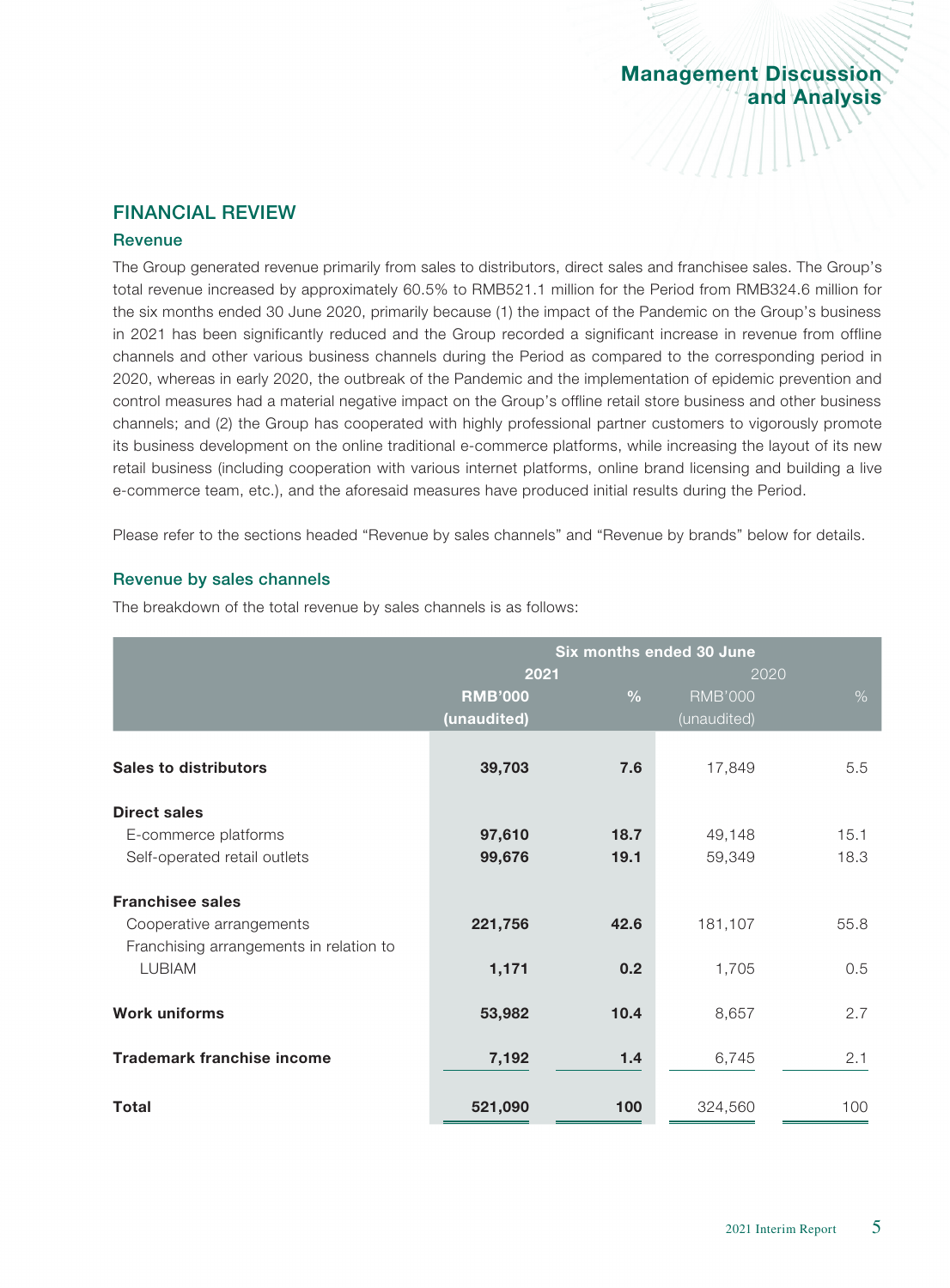#### Revenue by brands

The breakdown of the total revenue by brands is as follows:

|                 | Six months ended 30 June |               |                |      |  |
|-----------------|--------------------------|---------------|----------------|------|--|
|                 | 2021                     |               | 2020           |      |  |
|                 | <b>RMB'000</b>           | $\frac{0}{0}$ | <b>RMB'000</b> | $\%$ |  |
|                 | (unaudited)              |               | (unaudited)    |      |  |
| <b>FIRS</b>     | 241,731                  | 46.4          | 108,690        | 33.5 |  |
| <b>SHANSHAN</b> | 267,556                  | 51.3          | 203,299        | 62.6 |  |
| <b>LUBIAM</b>   | 4,611                    | 0.9           | 5,826          | 1.8  |  |
| <b>Others</b>   | 7,192                    | 1.4           | 6,745          | 2.1  |  |
| <b>Total</b>    | 521,090                  | 100           | 324,560        | 100  |  |

#### Gross profit

For the Period, the Group's gross profit increased by approximately 54.0% to RMB260.5 million from RMB169.2 million for the six months ended 30 June 2020, which was primarily attributable to the significant increase in the Group's revenue.

#### Other revenue

Other revenue mainly includes sundry income derived from the inspection fee re-charged by the Group and interest income from banks. For the Period, the Group's other revenue decreased by approximately 16.7% to RMB0.5 million from RMB0.6 million for the six months ended 30 June 2020.

#### Other gains and losses, net

For the Period, the Group's other losses amounted to RMB10.2 million, which mainly represented the rental supporting fee of RMB3.7 million to franchisees and fair value loss of RMB6.4 million from derivative financial instruments. The Group recorded other gains of RMB15.8 million for the six months ended 30 June 2020, which mainly represented the net gain of RMB17.4 million on the disposal of 20% equity interest of Le Coq Sportif (Ningbo) Co., Ltd., an associate of the Company, partly offset by the Group's write-down of inventories of approximately RMB2.6 million.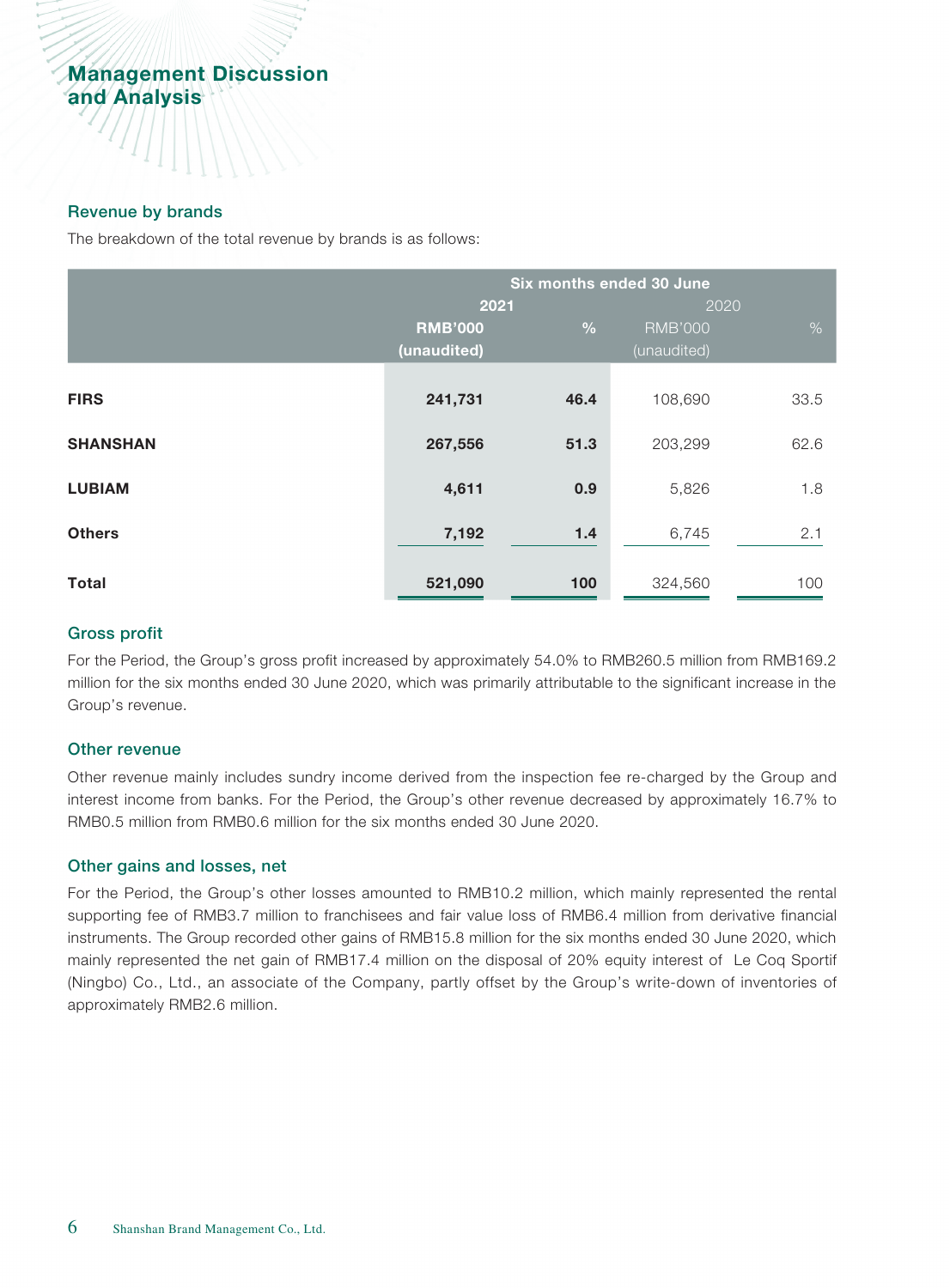Selling and distribution expenses

Selling and distribution expenses mainly include store and e-commerce expenses, staff costs, advertising and promotional expenses, renovation costs and depreciation of the Group.

For the Period, the Group's selling and distribution expenses increased by approximately 3.2% to RMB225.7 million from RMB218.8 million for the six months ended 30 June 2020, which was mainly attributable to the increase in the revenue sharing fee paid to the franchisees as a result of the increase in sales revenue under cooperative arrangements.

#### Administrative expenses

Administrative expenses mainly comprise staff costs, traveling expenses and trademark payments of the Group, which are included in the administrative expenses.

For the Period, the Group's administrative expenses remained relatively stable, decreasing by approximately 1.3% to RMB22.3 million from RMB22.6 million for the six months ended 30 June 2020.

#### Impairment loss on trade receivables, net

For the Period, the Group's impairment loss on trade receivables reversed to RMB5.1 million from provision of RMB9.8 million for the six months ended 30 June 2020, which was mainly attributable to the effort of accelerated collection from trade debtors, resulting in the decrease in overdue receivables.

#### Impairment loss on other receivables, net

For the Period, the Group's impairment loss on other receivables decreased to RMB0.2 million from RMB1 million for the six months ended 30 June 2020, which was mainly attributable to no further impairment loss on the long outstanding receivable from JIC Garments (Ningbo) Co., Ltd., a former subsidiary of the Company during the Period.

#### Finance costs

Finance costs mainly include interests on bank borrowings of the Group.

For the Period, the Group's finance costs decreased by approximately 26.6% to RMB5.8 million from RMB7.9 million for the six months ended 30 June 2020, which was primarily attributable to the decrease in bank borrowings and the decrease in interests on amount due to a related company.

#### Income tax (expense)/credit

Income tax expense mainly represents the income tax payable by the Group according to the relevant PRC income tax rules. Due to the profit generated by the Group, there was an income tax expense of RMB0.8 million for the Period (six months ended 30 June 2020: income tax credit of RMB3.7 million).

Management Discussion

and Analysis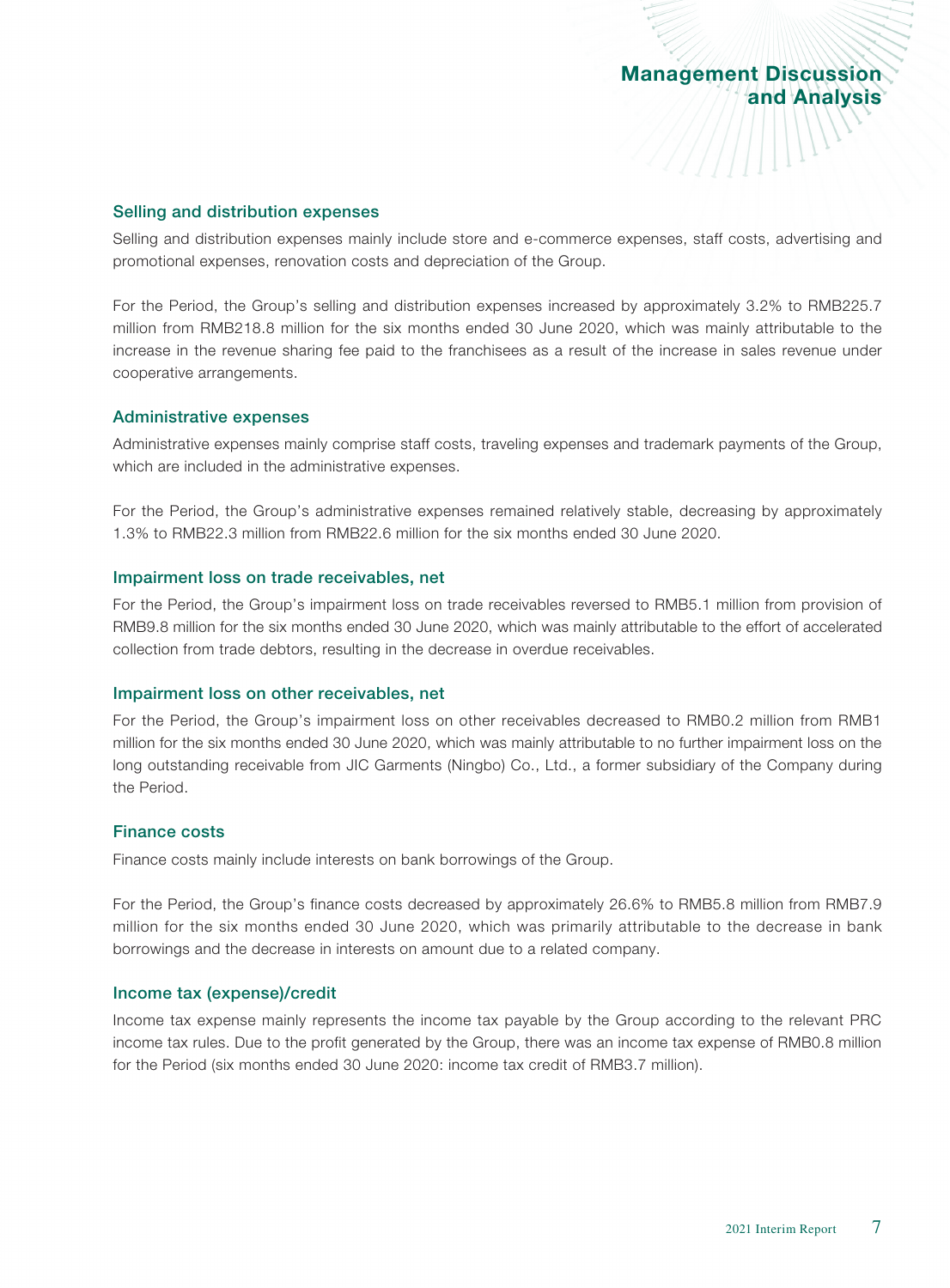#### Profit/(loss) attributable to the owners of the Company

For the Period, the Group's profit attributable to the owners of the Company increased to profit of RMB6.3 million from loss of RMB70.6 million for the six months ended 30 June 2020, which was primarily attributable to (1) the significant increase in income from sales and gross profit; and (2) the reversal of impairment loss on trade receivables due to the decrease in overdue receivables.

### WORKING CAPITAL MANAGEMENT

|                                         | <b>Six months</b><br>ended<br>30 June<br>2021 | Year ended<br>31 December<br>2020 |
|-----------------------------------------|-----------------------------------------------|-----------------------------------|
| Average inventory turnover days         | 286                                           | 357                               |
| Average trade receivables turnover days | 63                                            | 71                                |
| Average trade payables turnover days    | 108                                           | 153                               |

The Group's average inventory turnover days decreased from 357 days for the year ended 31 December 2020 to 286 days for the Period, mainly due to the Group's continuous strengthening of the linkage between headquarters and terminals and its cooperation with specialised customers in the e-commerce business to improve the market suitability of products, resulting in the significant increase in the sold out rate of products and the decrease in the average inventory turnover days.

The Group's average trade receivables turnover days remained relatively stable, decreasing from 71 days for the year ended 31 December 2020 to 63 days for the Period.

The Group's average trade payables turnover days decreased from 153 days for the year ended 31 December 2020 to 108 days for the Period, mainly due to the synergy between the e-commerce business platforms and the supply chain which improved the inventory turnover rate, accelerating the payment of accounts payable to suppliers during the Period.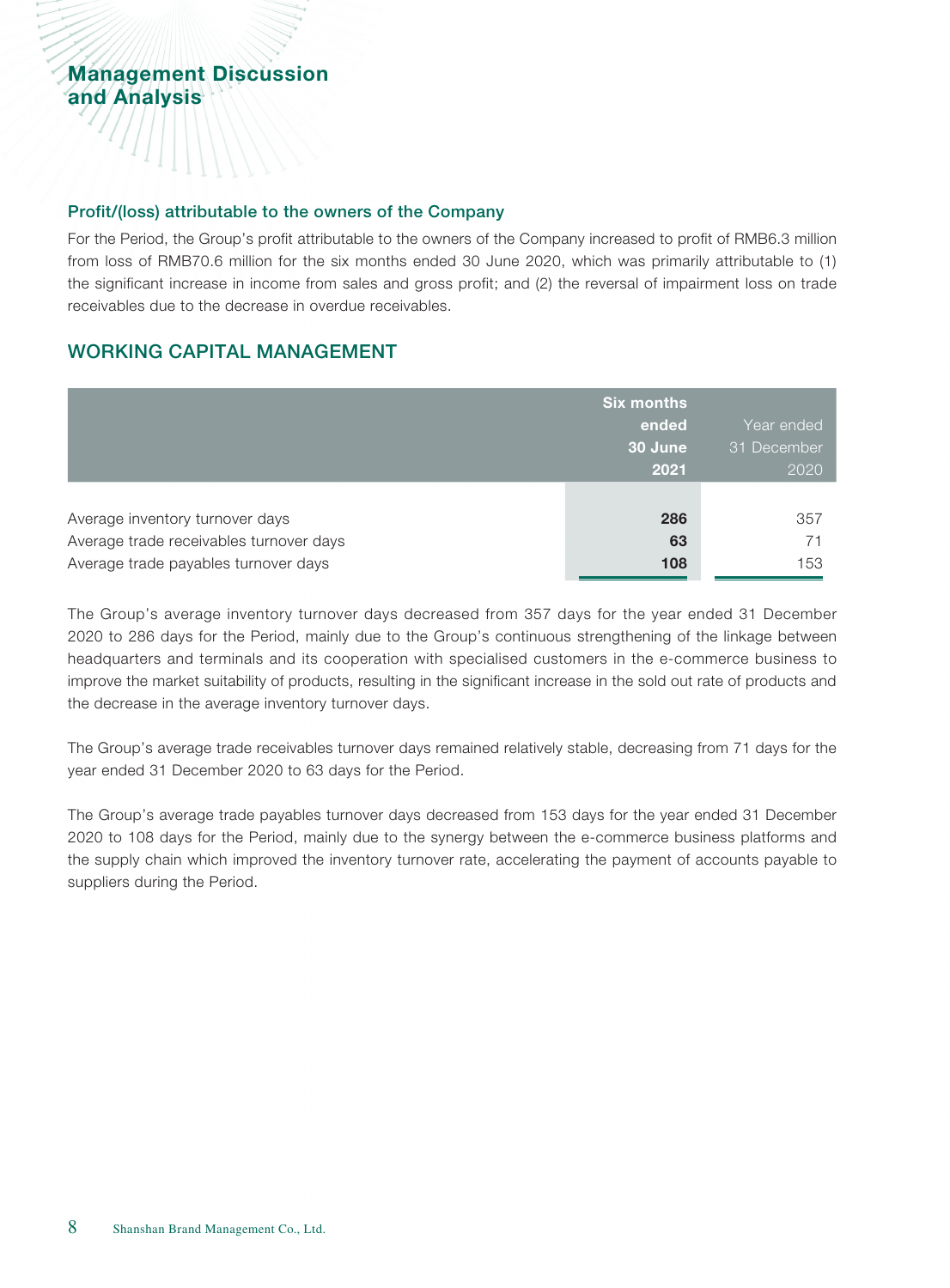#### LIQUIDITY AND FINANCIAL RESOURCES

The Group maintained a solid financial position for the Period. As at 30 June 2021, the Group's cash and cash equivalents decreased to approximately RMB49.0 million from approximately RMB111.3 million as at 31 December 2020. The decrease in the cash and cash equivalents was primarily attributable to (1) the partial repayment of the bank borrowings; and (2) the decrease in trade payables. Cash and cash equivalents were denominated in Renminbi ("RMB") as at 30 June 2021.

As at 30 June 2021 and 31 December 2020, the Group's total bank borrowings amounted to approximately RMB176.9 million and RMB202.2 million, respectively. All bank borrowings were denominated in RMB, EURO ("EUR") and United States dollars ("USD"). Details of the bank borrowings of the Group are set out in note 15 to the condensed consolidated interim financial statements on page 32 of this report. The Group's gearing ratio (total borrowings over total assets of the Group) was approximately 21.4% and 22.8% as at 30 June 2021 and 31 December 2020, respectively.

#### TREASURY POLICIES

The Group has adopted a prudent financial management approach towards its treasury policies and thus maintained a healthy liquidity position throughout the Period. The board (the "**Board**") of directors (the "Directors") of the Company closely monitors the Group's liquidity position to ensure that the liquidity structure of the Group's assets, liabilities and other commitments can meet its funding requirements from time to time. Surplus cash will be invested appropriately to ensure that the Group would meet its cash requirements from time to time.

#### FOREIGN EXCHANGE RISK AND HEDGING

Most of the transactions of the Group are denominated in RMB. The net proceeds from the issuance of 33,400,000 overseas-listed foreign shares of the Company (the "H Shares") of RMB1 each at a price of HK\$3.78 per share on 27 June 2018 (the "Share Offer") were received in Hong Kong dollars and any payment of dividends to the holders of H Shares were or will be made in Hong Kong dollars, which expose the Group to market risks arising from changes in foreign exchange rates. In addition, the Group is also exposed to the foreign exchange risks arising from the bank borrowings denominated in EUR and USD. Having considered the Group's exposure to foreign exchange risk, the Group had used derivative financial instruments to hedge the exchange rate risk.

Management Discussion

**AAAANINY** 

and Analysis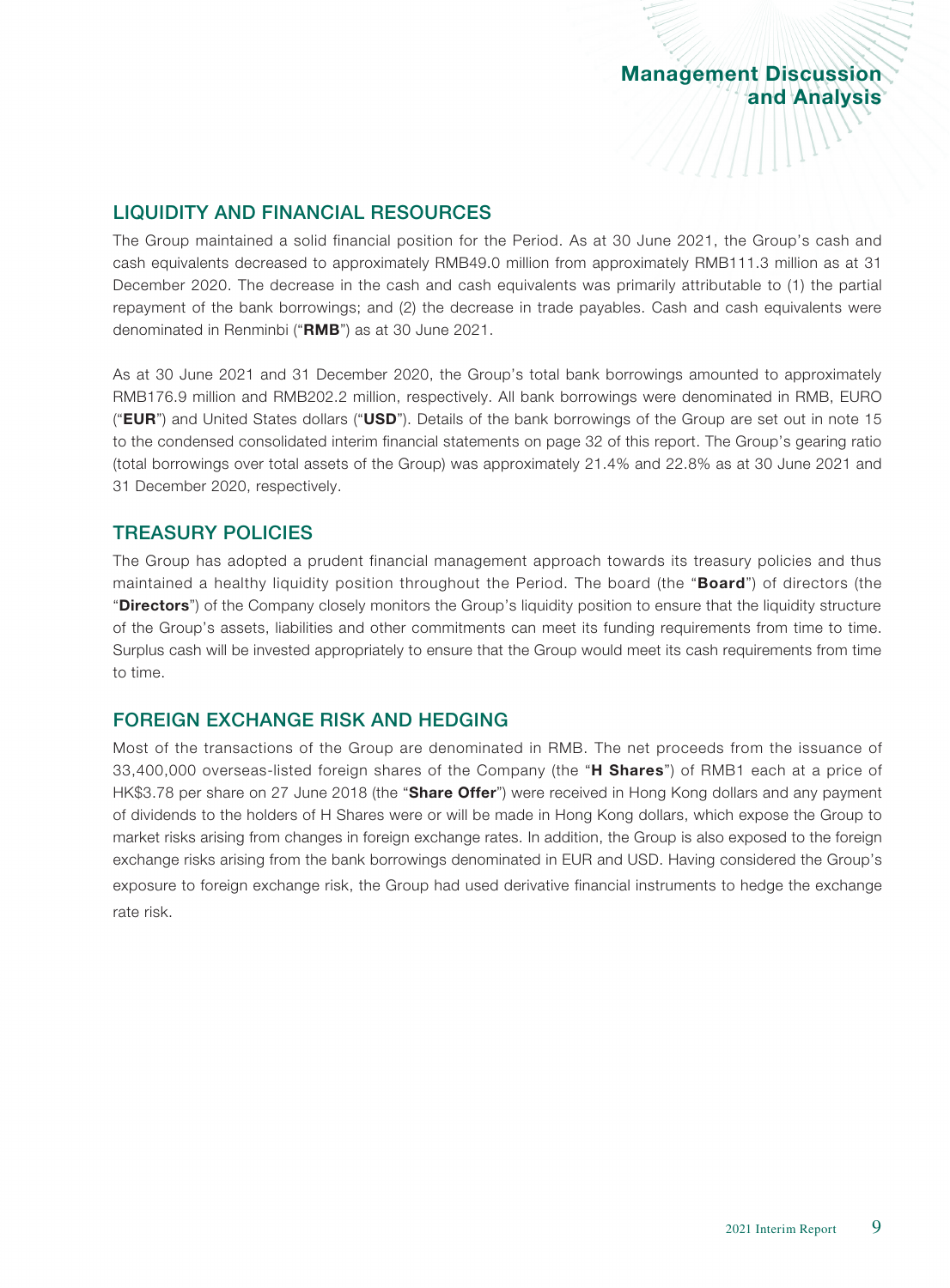#### USE OF PROCEEDS FROM THE SHARE OFFER

The H Shares were listed on the Main Board of the Stock Exchange on 27 June 2018. The total net proceeds from the Share Offer amounted to approximately HK\$66.4 million (equivalent to approximately RMB55.2 million).

As at 30 June 2021, a total of RMB51.8 million of the proceeds from the Share Offer had been utilised for the following purposes which are consistent with that disclosed in the prospectus of the Company dated 12 June 2018 (the "Prospectus"):

|                                 | <b>Planned</b> | <b>Unutilised</b><br>balance as at<br>1 January | <b>Utilised</b><br>amount<br>during | <b>Unutilised</b><br>amount as at<br>30 June |
|---------------------------------|----------------|-------------------------------------------------|-------------------------------------|----------------------------------------------|
| <b>Planned use of proceeds</b>  | amount         | 2021                                            | the Period                          | 2021                                         |
|                                 | RMB (million)  | RMB (million)                                   | RMB (million)                       | RMB (million)                                |
|                                 |                |                                                 |                                     |                                              |
| Retail network                  | 20.9           |                                                 |                                     |                                              |
| Brand promotion and marketing   | 13.6           |                                                 |                                     |                                              |
| Information technology system   | 10.7           | 4.4                                             | 1.0                                 | $3.4$ (Note)                                 |
| Warehouses and logistics center | 4.5            |                                                 |                                     |                                              |
| General working capital         | 5.5            |                                                 |                                     |                                              |
|                                 |                |                                                 |                                     |                                              |
| Total                           | 55.2           | 4.4                                             | 1.0                                 | 3.4                                          |

Note: Due to delay in project progress, the Group expects to utilise the proceeds in the fourth quarter of 2021 in upgrading its information technology system.

# INTERIM DIVIDEND

The Board has resolved not to declare any interim dividend for the Period (six months ended 30 June 2020: Nil).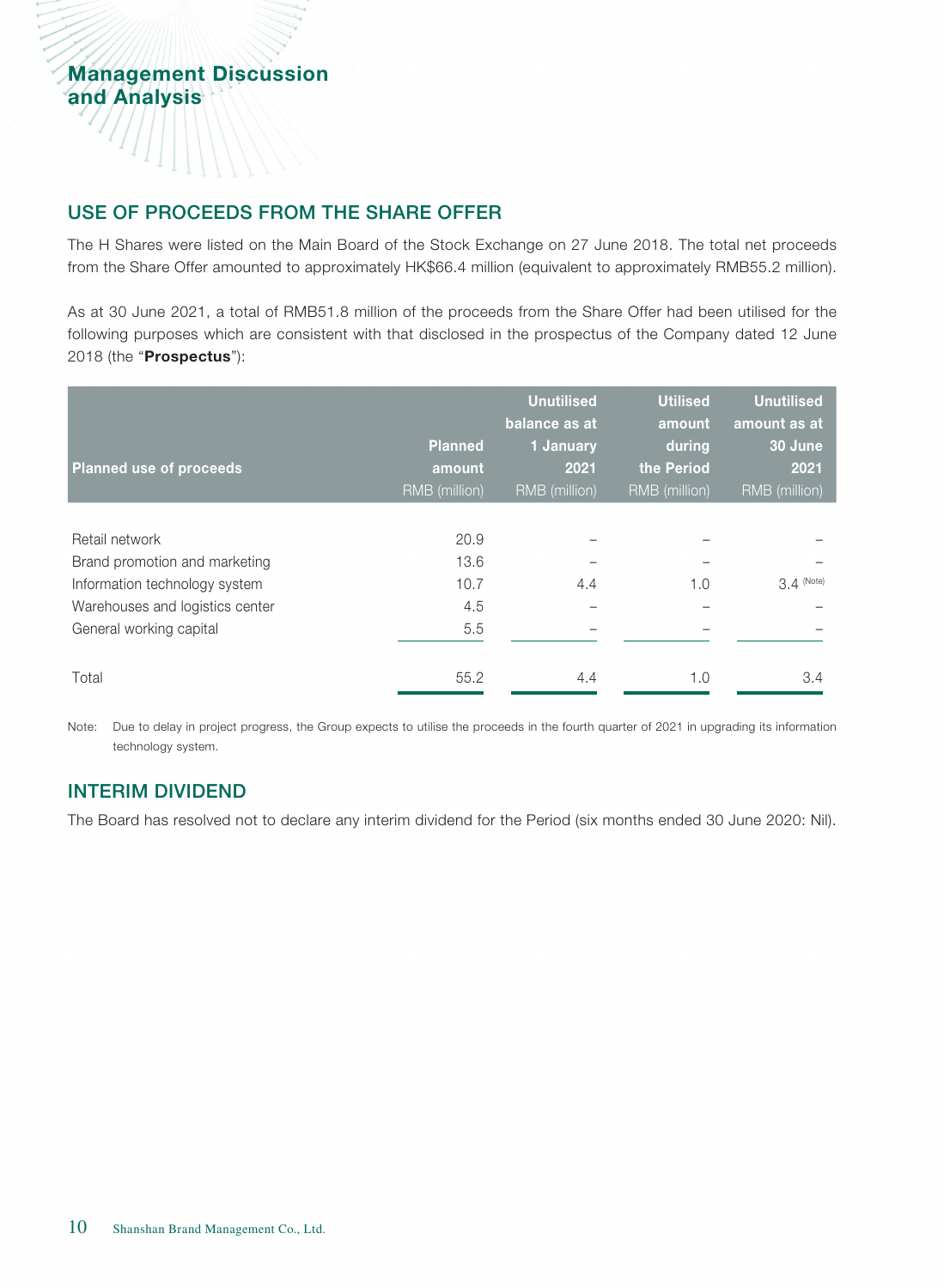//////////////

#### EMPLOYEE AND REMUNERATION POLICIES

As at 30 June 2021, the Group had 448 employees (31 December 2020: 523 employees). Employee costs, including Directors' emoluments, amounted to approximately RMB48.3 million for the Period (six months ended 30 June 2020: RMB40.5 million). The remuneration policy for the Directors and senior management is based on their experience, level of responsibility and general market conditions. Any discretionary bonus and other performance bonus are linked to the profit performance of the Group and the individual performances of the Directors and senior management. The Group provides and arranges on-the-job training for the employees.

The remuneration committee of the Board reviews and recommends to the Board for consideration and approval of the remuneration and compensation packages of the Directors and senior management with reference to the salaries paid by comparable companies in the market, time commitment and responsibilities of the Directors and the senior management as well as the financial performance of the Group.

# SIGNIFICANT INVESTMENTS, MATERIAL ACQUISITIONS AND DISPOSALS OF SUBSIDIARIES, ASSOCIATES AND JOINT VENTURES

The Group did not hold any significant investments, and did not conduct any material acquisitions or disposals of assets, subsidiaries, associates or joint ventures during the Period.

#### FUTURE PLANS FOR MATERIAL INVESTMENTS OR CAPITAL ASSETS

Save as disclosed in the Prospectus regarding the upgrading of the information technology system of the Group, there was no plan for material investments or capital assets as at 30 June 2021. The Company's expected source of funding for the coming year will tentatively come from the Group's existing internal resources and from bank borrowings.

#### CAPITAL STRUCTURE

There was no change in the capital structure of the Company as at 30 June 2021 as compared with that as at 31 December 2020.

#### PLEDGE OF ASSET

As at 30 June 2021, the Group pledged deposits of (i) RMB10,130,000 (31 December 2020: RMB10,000,000) to secure outstanding bills payables; (ii) RMB9,529,100 (31 December 2020: Nil) as security for the derivative forward contracts; and (iii) RMB139,787 (31 December 2020: Nil) as security deposits for uniform sales. Save for the aforementioned pledged deposits, the Group did not pledge other assets as securities.

#### CONTINGENT LIABILITIES

As at 30 June 2021, the Group had no material contingent liabilities (31 December 2020: Nil).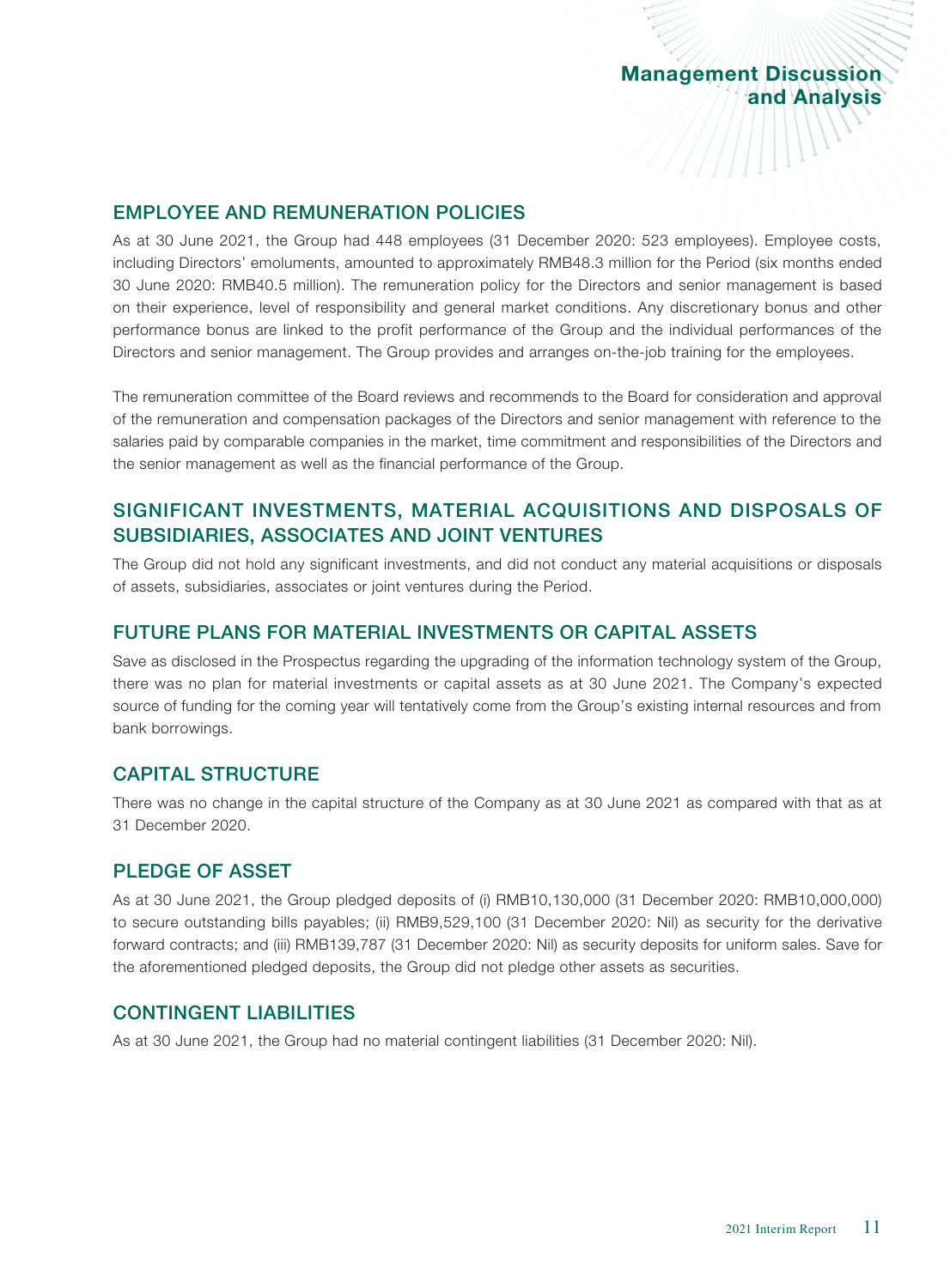#### EVENTS AFTER THE PERIOD

As at the date of this report, the Pandemic continues to spread globally while the PRC witnesses a trend of sporadic outbreaks in many places. In view of the duration of the Pandemic and the extent of the impact on the economy, the Group anticipates that the Pandemic may have further negative impact on the Group, the extent of which is subject to further assessment based on the actual situation. In addition, in order to cope with the continuing impact of the Pandemic, the Group has actively organised COVID-19 vaccination for its employees under the principle of equality and voluntariness. The management of the Group will also continue to monitor the development of the Pandemic and proactively take effective operational management measures to address the negative impact.

Save as disclosed in this report, there were no other significant events that might affect the Group after the Period and up to the date of this report.

#### OUTLOOK AND PLANS

In the second half of 2021, in the face of the complex and changeable macroeconomic situation, as well as the intensely competitive industry environment, the Group will continue to follow the theme of "innovation-driven quality development", and strive to enhance the competitiveness of its two core self-owned brands, namely FIRS and SHANSHAN, to move ahead in the market.

In terms of operation and management, the Group will continue to deepen reforms and steadily promote the implementation of various operational and management measures. In terms of channel management, the Group will continue to strengthen the establishment of the distributor system and direct sales system, and strive to improve store efficiency. In terms of products and supply chain, the Group will continue to strengthen the coordination among product planning, product development and supply chain to improve the response efficiency of the supply chain; to improve the matching ability of products and market demand and terminal coverage; and to continue to introduce new suppliers, optimise the supplier structure and strengthen the control of procurement costs, supply efficiency and product quality. At the same time, the Group will continue to make efforts on the improvement of the gross profit margin of its products, expense control and destocking, so as to continuously improve the profitability of the Company. In addition to developing its traditional businesses, the Group will always pay attention to the most cutting-edge information in the industry, actively embrace changes, and constantly look for new business growth points to empower the Company.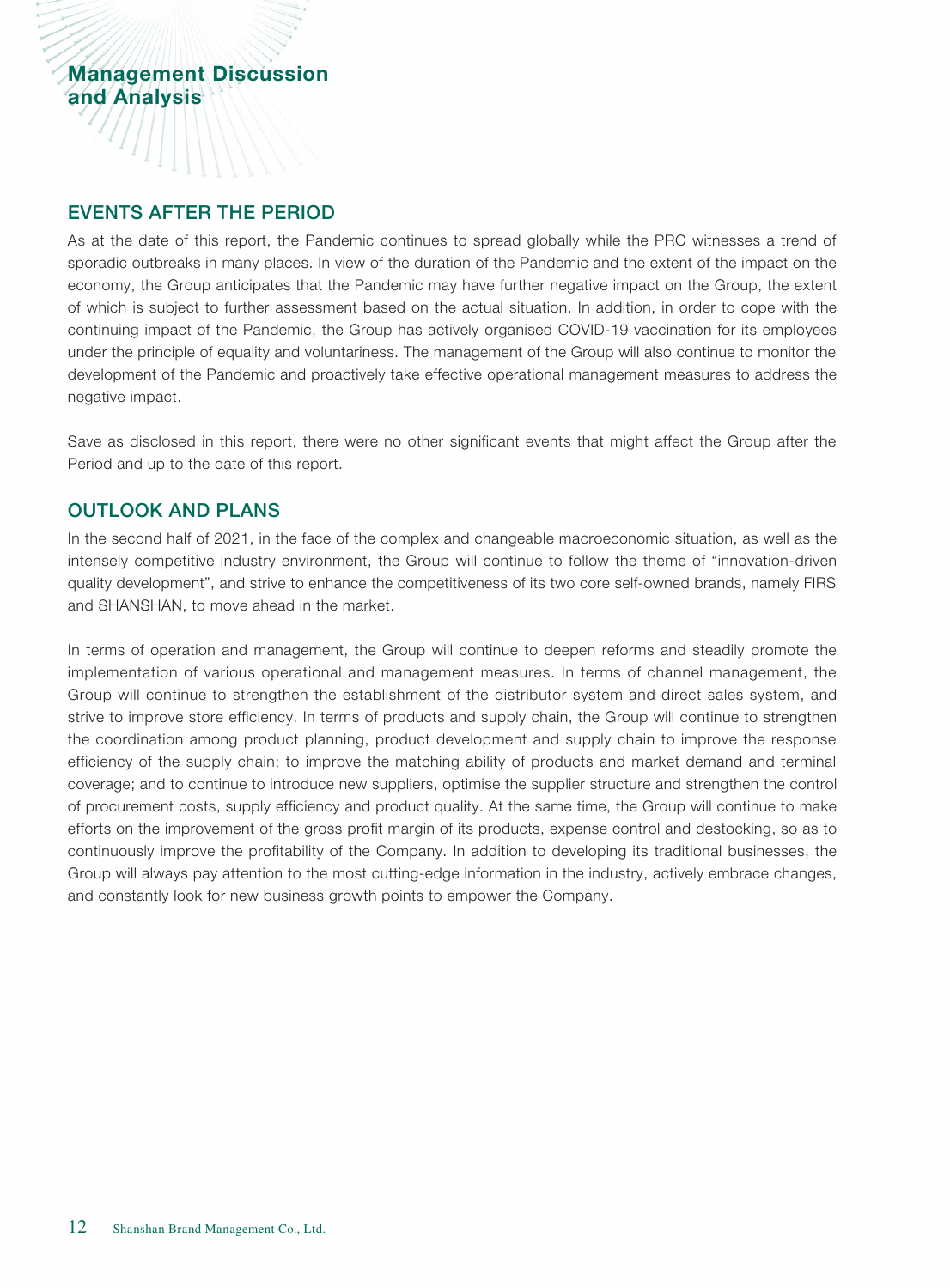# DIRECTORS', SUPERVISORS' AND CHIEF EXECUTIVE'S INTERESTS AND SHORT POSITIONS IN SHARES, UNDERLYING SHARES AND DEBENTURES

As at 30 June 2021, the interests and short positions of the Directors, supervisors (the "Supervisors") and chief executive of the Company in the shares, underlying shares and debentures of the Company or its associated corporations (within the meaning of Part XV of the Securities and Futures Ordinance, Chapter 571 of the Laws of Hong Kong (the "SFO")) as recorded in the register required to be kept by the Company under section 352 of the SFO, or as otherwise notified to the Company and the Stock Exchange pursuant to the Model Code for Securities Transactions by Directors of Listed Issuers (the "Model Code") as set out in Appendix 10 to the Rules Governing the Listing of Securities on the Stock Exchange (the "Listing Rules"), which shall be deemed to apply to the Supervisors to the same extent as it applies to the Directors, respectively, were as follows:

#### Long Positions

#### *Domestic shares of the Company (the "Domestic Shares")*

| Name of Directors/<br><b>Supervisors</b>   | <b>Class of Shares</b> | Capacity/<br>Nature of Interests                                                                   | Number of<br><b>Shares Held</b> | Approximate<br>Percentage of<br>Shareholding in<br>the Relevant<br><b>Class of Shares</b> | Approximate<br>Percentage of<br>Shareholding in<br>the Total Shares |
|--------------------------------------------|------------------------|----------------------------------------------------------------------------------------------------|---------------------------------|-------------------------------------------------------------------------------------------|---------------------------------------------------------------------|
| Mr. Luo Yefei<br>$("Mr. Luo")$ (Note 1)    | Domestic Shares        | Interest of controlled corporations/<br>Corporate interest; Interest of<br>spouse/Family interest  | 37,347,000                      | 37.347%                                                                                   | 27.996%                                                             |
| Ms. Zhou Yumei<br>("Ms. Zhou YM") (Note 2) | Domestic Shares        | Interest of a controlled corporation/<br>Corporate interest; Interest of<br>spouse/Family interest | 37,347,000                      | 37.347%                                                                                   | 27.996%                                                             |

Notes:

- (1) Mr. Luo, the chairman of the Board (the "Chairman"), was deemed to be interested in 37,347,000 Domestic Shares within the meaning of Part XV of the SFO, which represents 37.347% of the total number of issued Domestic Shares and 27.996% of the total number of issued shares of the Company and comprises (i) 24,012,000 Domestic Shares beneficially owned by Ningbo Liankangcai Brand Management Co., Ltd.\* (寧波聯康財品牌管理有限責任公司) ("Ningbo Liankangcai"), a company owned as to 45% by Mr. Luo; and (ii) 13,335,000 Domestic Shares beneficially owned by Shaanxi Maoye Gongmao Co., Ltd.\* (陝西茂葉工貿有限公司) ("Shaanxi Maoye"), a company owned as to 80% by Mr. Luo and 20% by Ms. Zhou YM, the wife of Mr. Luo. On 30 March 2020, Shaanxi Maoye provided guarantee by 10,000,000 Domestic Shares in favour of Ningbo Shanshan Co., Ltd. ("Shanshan") for its obligations to the guarantee on the bank loans granted to the Group. On 18 March 2021, Shaanxi Maoye and Ningbo Liankangcai further provided guarantee by 3,335,000 and 24,012,000 Domestic Shares, respectively, in favour of Shanshan, for its obligations to the guarantee on the bank loans granted to the Group.
- (2) Ms. Zhou YM is a non-executive Director and the wife of Mr. Luo. By virtue of the SFO, Ms. Zhou YM is deemed to be interested in the same number of Domestic Shares in which Mr. Luo is interested in.

*<sup>\*</sup> for identification purpose only*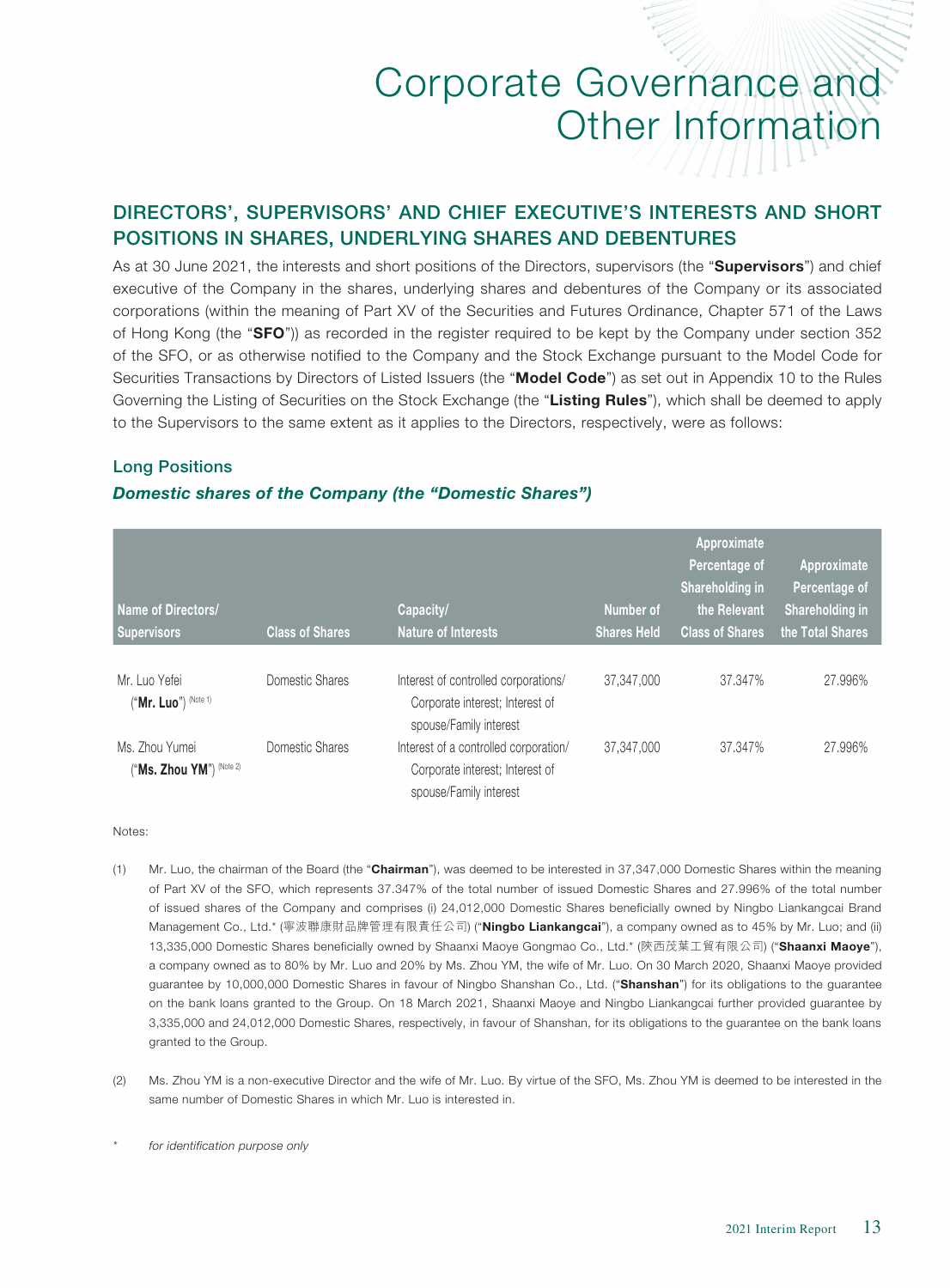Save as disclosed above, as at 30 June 2021, none of the Directors, Supervisors or chief executive of the Company had or was deemed to have any other interests or short positions in the shares, underlying shares or debentures of the Company or its associated corporations (within the meaning of Part XV of the SFO), as recorded in the register required to be kept by the Company under section 352 of the SFO, or as otherwise notified to the Company and the Stock Exchange pursuant to the Model Code.

# SUBSTANTIAL SHAREHOLDERS' AND OTHER PERSONS' INTERESTS AND SHORT POSITIONS IN SHARES AND UNDERLYING SHARES

As at 30 June 2021, corporations or persons (other than the Directors, Supervisors or chief executive of the Company) which or who had interests or short positions in the shares and the underlying shares of the Company as recorded in the register required to be kept by the Company under section 336 of the SFO were as follows:

#### Long positions in the shares

|                                                                                            |                        |                                                                |                    | Approximate<br>Percentage of<br>Shareholding | Approximate<br>Percentage of<br>Shareholding |
|--------------------------------------------------------------------------------------------|------------------------|----------------------------------------------------------------|--------------------|----------------------------------------------|----------------------------------------------|
| Name of Substantial                                                                        |                        | Capacity/                                                      | <b>Number of</b>   | in the Relevant                              | in the Total                                 |
| <b>Shareholders</b>                                                                        | <b>Class of Shares</b> | <b>Nature of Interests</b>                                     | <b>Shares Held</b> | <b>Class of Shares</b>                       | <b>Shares</b>                                |
| Shanshan (Notes 1, 10 & 11)                                                                | Domestic Shares        | Beneficial owner/<br>Personal interest                         | 25,834,600         | 93.997%                                      | 70.463%                                      |
|                                                                                            | Domestic Shares        | Person having security<br>interest/Other interest              | 68,162,400         |                                              |                                              |
| Shanshan Group Co., Ltd.<br>("Shanshan Group") (Notes 2, 10 & 11)                          | Domestic Shares        | Interest of a controlled<br>corporation/<br>Corporate interest | 25,834,600         | 93.997%                                      | 70.463%                                      |
|                                                                                            | Domestic Shares        | Interest of a controlled<br>corporation/<br>Corporate interest | 68,162,400         |                                              |                                              |
| Ningbo Yonggang Clothing<br>Investment Co., Ltd.<br>("Ningbo Yonggang") (Notes 3, 10 & 11) | Domestic Shares        | Interest of a controlled<br>corporation/<br>Corporate interest | 25,834,600         | 93.997%                                      | 70.463%                                      |
|                                                                                            | Domestic Shares        | Interest of a controlled<br>corporation/<br>Corporate interest | 68,162,400         |                                              |                                              |
| Shanshan Holding Co., Ltd.<br>"Shanshan Holding")<br>(Notes 4, 10 & 11)                    | Domestic Shares        | Interest of a controlled<br>corporation/<br>Corporate interest | 25,834,600         | 93.997%                                      | 70.463%                                      |
|                                                                                            | Domestic Shares        | Interest of a controlled<br>corporation/<br>Corporate interest | 68,162,400         |                                              |                                              |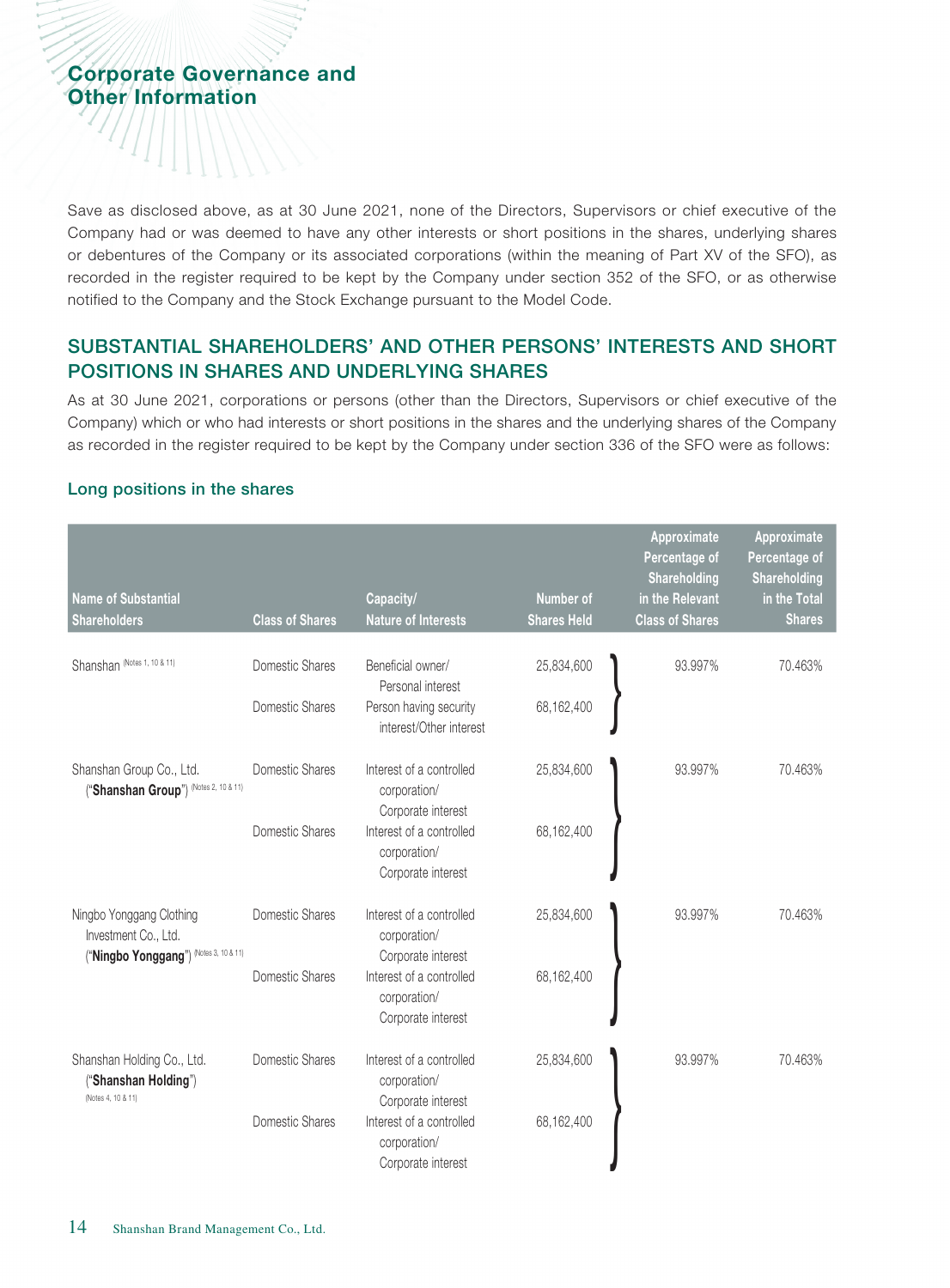| Name of Substantial<br><b>Shareholders</b>                                            | <b>Class of Shares</b> | Capacity/<br><b>Nature of Interests</b>                                                             | Number of<br><b>Shares Held</b> | Approximate<br>Percentage of<br>Shareholding<br>in the Relevant<br><b>Class of Shares</b> | Approximate<br>Percentage of<br>Shareholding<br>in the Total<br><b>Shares</b> |
|---------------------------------------------------------------------------------------|------------------------|-----------------------------------------------------------------------------------------------------|---------------------------------|-------------------------------------------------------------------------------------------|-------------------------------------------------------------------------------|
| Ningbo Qinggang Investment Co.,<br>Ltd. ("Qinggang Investment")<br>(Notes 5, 10 & 11) | Domestic Shares        | Interest of a controlled<br>corporation/<br>Corporate interest                                      | 25,834,600                      | 93.997%                                                                                   | 70.463%                                                                       |
|                                                                                       | Domestic Shares        | Interest of a controlled<br>corporation/<br>Corporate interest                                      | 68,162,400                      |                                                                                           |                                                                               |
| Mr. Zheng Yonggang<br>("Mr. Zheng") (Notes 6, 10 & 11)                                | Domestic Shares        | Interest of a controlled<br>corporation/<br>Corporate interest                                      | 25,834,600                      | 93.997%                                                                                   | 70.463%                                                                       |
|                                                                                       | Domestic Shares        | Interest of a controlled<br>corporation/<br>Corporate interest                                      | 68,162,400                      |                                                                                           |                                                                               |
| Ms. Zhou Jiqing<br>("Ms. Zhou") (Notes 6, 10 & 11)                                    | Domestic Shares        | Interest of a controlled<br>corporation/<br>Corporate interest                                      | 25,834,600                      | 93.997%                                                                                   | 70.463%                                                                       |
|                                                                                       | Domestic Shares        | Interest of a controlled<br>corporation/<br>Corporate interest                                      | 68,162,400                      |                                                                                           |                                                                               |
| Ms. Li Xinghua<br>("Ms. Li") (Note 7)                                                 | Domestic Shares        | Beneficial owner/<br>Personal interest;<br>Person providing<br>security interest/<br>Other interest | 30,815,400                      | 30.815%                                                                                   | 23.100%                                                                       |
| Ningbo Liankangcai (Note 8)                                                           | Domestic Shares        | Beneficial owner/<br>Personal interest;<br>Person providing<br>security interest/<br>Other interest | 24,012,000                      | 24.012%                                                                                   | 18.000%                                                                       |
| Shaanxi Maoye (Note 9)                                                                | Domestic Shares        | Beneficial owner/<br>Personal interest;<br>Person providing<br>security interest/<br>Other interest | 13,335,000                      | 13.335%                                                                                   | 9.996%                                                                        |

#### Notes:

(1) Shanshan is a joint stock company with limited liability established in the PRC, whose issued shares are listed on the Shanghai Stock Exchange (stock code: 600884). Shanshan is owned as to approximately 32.69% by Shanshan Group, approximately 7.18% by Shanshan Holding, approximately 0.04% by Mr. Zheng and approximately 60.09% by other public shareholders.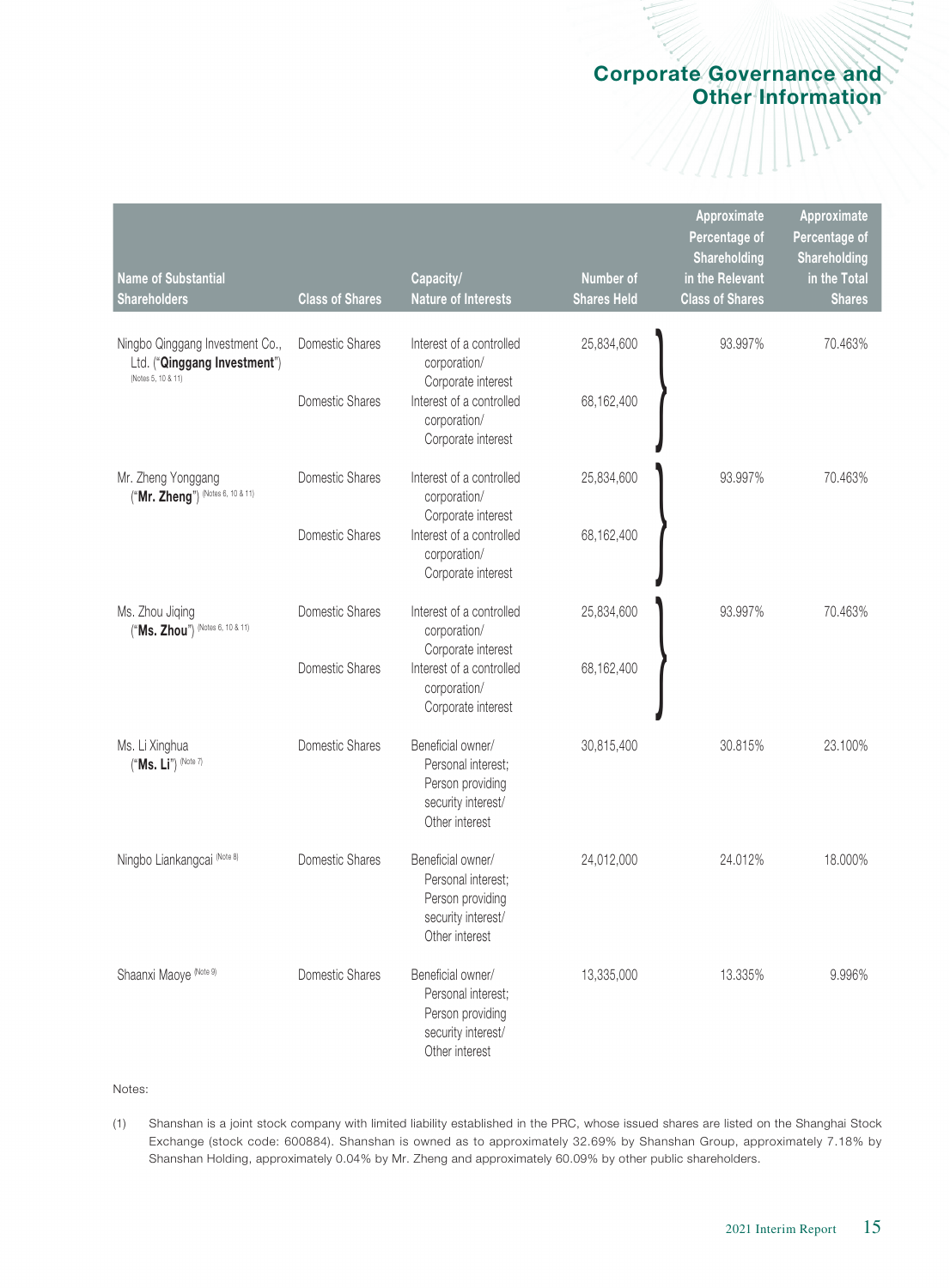- (2) Shanshan Group is interested in approximately 32.69% of the registered share capital of Shanshan, and (together with Shanshan Holding) controls the majority of the board of directors of Shanshan. By virtue of the SFO, Shanshan Group is deemed to be interested in the Domestic Shares held by Shanshan.
- (3) Ningbo Yonggang is interested in approximately 10.44% of the registered capital of Shanshan Group, and (together with Shanshan Holding) controls the majority of the board of directors of Shanshan. By virtue of the SFO, Ningbo Yonggang is deemed to be interested in the Domestic Shares held by Shanshan.
- (4) Shanshan Holding is directly interested in approximately 7.18% of the registered share capital of Shanshan and indirectly interested in approximately 32.69% of the registered share capital of Shanshan through (i) Ningbo Yonggang (a corporation of which Shanshan Holding is interested in approximately 97.34% of its registered capital), and (ii) Shanshan Group (a corporation of which Shanshan Holding is directly interested in approximately 54.08% and indirectly interested in approximately 10.44% through Ningbo Yonggang). By virtue of the SFO, Shanshan Holding is deemed to be interested in the Domestic Shares held by Shanshan.
- (5) As at 30 June 2021, Qinggang Investment is interested in approximately 53.32% of the registered capital of Shanshan Holding. By virtue of the SFO, Qinggang Investment is deemed to be interested in the Domestic Shares held by Shanshan. On 14 July 2021, the shareholding interests of Qinggang Investment in Shanshan Holding has been changed to 48.06%.
- (6) Qinggang Investment is owned as to 51% by Mr. Zheng and 49% by Ms. Zhou. By virtue of the SFO, both Mr. Zheng and Ms. Zhou are deemed to be interested in the Domestic Shares held by Shanshan.
- (7) On 18 March 2021, Ms. Li provided guarantee by 30,815,400 Domestic Shares in favour of Shanshan for its obligations to the guarantee on the bank loans granted to the Group.
- (8) Ningbo Liankangcai is owned as to 45% by Mr. Luo, 21% by Ms. Yan Jingfen, both are the executive Directors and 3% by Mr. Zheng Shijie, a non-executive Director. By virtue of the SFO, Mr. Luo is deemed to be interested in the Domestic Shares held by Ningbo Liankangcai. Ms. Zhou YM is a non-executive Director and the wife of Mr. Luo. By virtue of the SFO, Ms. Zhou YM is deemed to be interested in the same number of Domestic Shares in which Mr. Luo is interested in. On 18 March 2021, Ningbo Liankangcai provided guarantee by 24,012,000 Domestic Shares in favour of Shanshan for its obligations to the guarantee on the bank loans granted to the Group.
- (9) Shaanxi Maoye is owned as to 80% by Mr. Luo, an executive Director and 20% by Ms. Zhou YM, a non-executive Director. Ms. Zhou YM is the wife of Mr. Luo. By virtue of the SFO, Ms. Zhou YM is deemed to be interested in the Domestic Shares held by Mr. Luo and Shaanxi Maoye. On 30 March 2020, Shaanxi Maoye provided guarantee by 10,000,000 Domestic Shares in favour of Shanshan for its obligations to the guarantee on the bank loans granted to the Group. On 18 March 2021, Shaanxi Maoye further provided guarantee by 3,335,000 Domestic Shares in favour of Shanshan for its obligations to the guarantee on the bank loans granted to the Group.
- (10) On 30 March 2020, Shaanxi Maoye provided a guarantee by 10,000,000 Domestic Shares in favour of Shanshan for its obligations to the guarantee on the bank loans granted to the Group. By virtue of the SFO, each of Shanshan Group, Ningbo Yonggang, Shanshan Holding, Qinggang Investment, Mr. Zheng and Ms. Zhou (either through direct or indirect interest) is therefore deemed to be interested in the 10,000,000 Domestic Shares of security interest held by Shanshan.
- (11) On 18 March 2021, each of Ms. Li, Ningbo Liankangcai and Shaanxi Maoye provided guarantee by 30,815,400, 24,012,000 and 3,335,000 Domestic Shares respectively in favour of Shanshan for its obligations to the guarantee on the bank loans granted to the Group. By virtue of the SFO, each of Shanshan Group, Ningbo Yonggang, Shanshan Holding, Qinggang Investment, Mr. Zheng and Ms. Zhou (either through direct or indirect interest) is therefore deemed to be interested in the abovementioned Domestic Shares of security interest held by Shanshan.

Save as disclosed above, as at 30 June 2021, there are no other corporations or persons (other than a Director, Supervisor or chief executive of the Company) which or who had interests or short positions in the shares and underlying shares of the Company as recorded in the register required to be kept by the Company under section 336 of the SFO.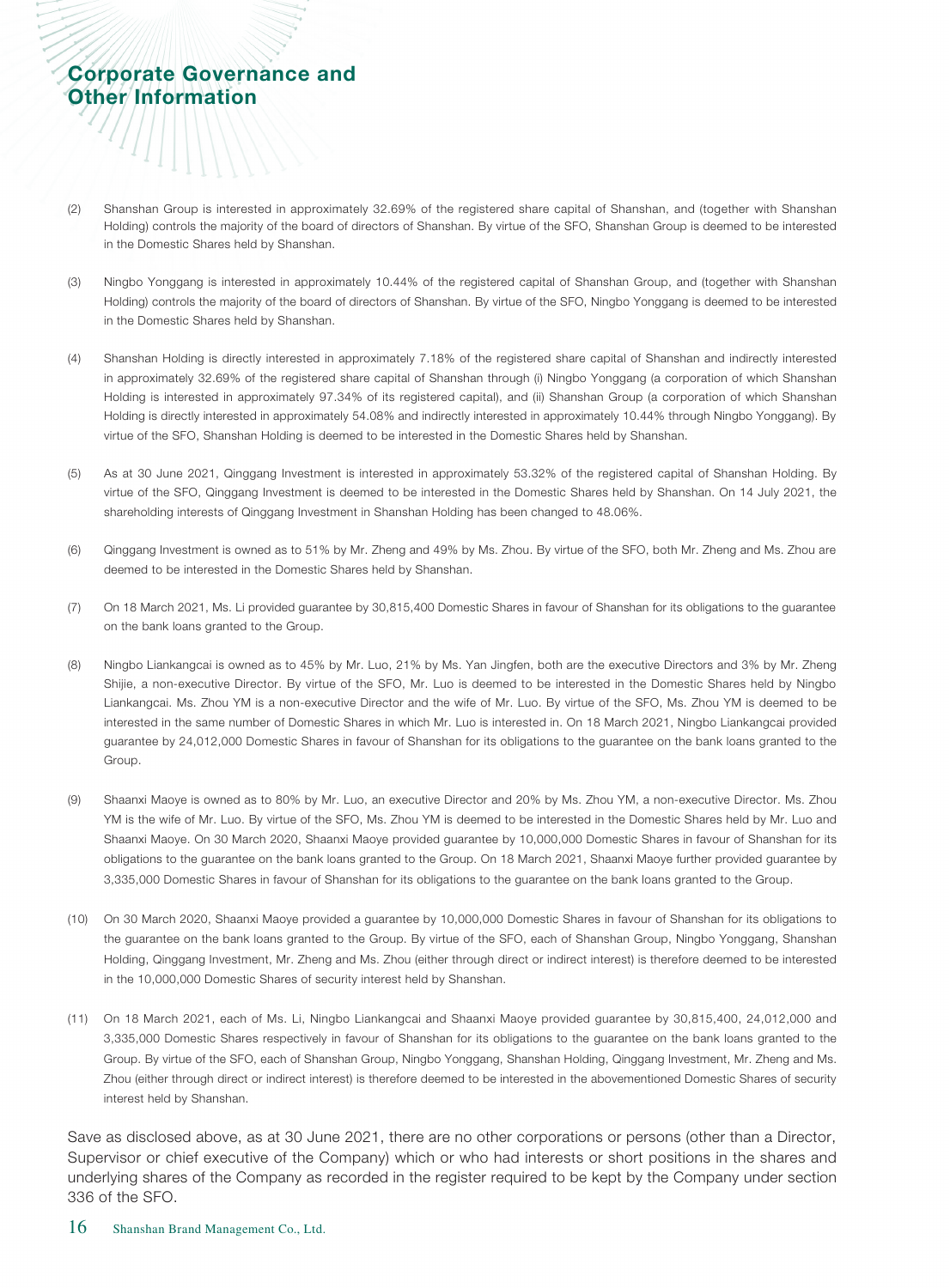////////

#### CONTINUING DISCLOSURE OBLIGATIONS PURSUANT TO THE LISTING RULES

The Company does not have any other disclosure obligations under Rules 13.20, 13.21 and 13.22 of the Listing Rules.

#### COMPLIANCE WITH CORPORATE GOVERNANCE CODE

The Board and the Company's management are committed to maintaining high standards of corporate governance. The Board firmly believes that conducting the Group's business in a transparent and responsible manner and following good corporate governance practices serve its long-term interests and the shareholders' interests of the shareholders of the Company (the "Shareholders"). The Board considers that the Company has complied with all the code provisions of the Corporate Governance Code as contained in Appendix 14 to the Listing Rules (the "CG Code") during the Period except for the following deviations:

Pursuant to code provision A.2.1 of the CG Code, the roles of chairman and chief executive should be separate and should not be performed by the same individual. The division of responsibilities between the chairman and chief executive should be clearly established and set out in writing.

On 26 June 2020, Mr. Zhuang Wei ("Mr. Zhuang") resigned as a non-executive Director due to change of working arrangement of Shanshan, the Company's former controlling shareholder, and ceased to be the Chairman. Following the resignation of Mr. Zhuang, Mr. Luo, an executive Director and the general manager of the Company, has been appointed as the Chairman with effect from the same day. Presently, the Company does not have a position of the title "chief executive officer". However, Mr. Luo has been carrying out the duties of the chief executive officer. The Board considers that the current structure facilitates the execution of the Group's business strategies and maximises the effectiveness of its operation.

In addition, as all major decisions are made in consultation with the members of the Board and relevant Board committees, and there are three independent non-executive Directors offering independent perspectives, the Board is of the view that there are adequate safeguards in place to ensure sufficient balance of powers within the Board. The Board shall nevertheless review the structure from time to time to ensure that appropriate action is being taken as and when appropriate.

Pursuant to code provision E.1.2 of the CG Code, the Chairman should attend the annual general meeting of the Company. However, Mr. Luo, the Chairman, was unable to attend the annual general meeting of the Company held on 4 June 2021 (the "2021 AGM") due to other business engagements. In the absence of the Chairman, Mr. Cao Yang ("Mr. Cao"), the vice Chairman and an executive Director, acted as chairman of the 2021 AGM to ensure an effective communication with the Shareholders. Mr. Luo has followed up with Mr. Cao for any opinions or concerns of the Shareholders expressed at the 2021 AGM.

#### AUDIT COMMITTEE

The audit committee of the Board (the "Audit Committee") comprises all three independent non-executive Directors, namely Mr. Chow Ching Ning (committee chairman), Mr. Wang Yashan and Mr. Wu Xuekai. The Audit Committee has reviewed the Group's unaudited condensed consolidated interim results for the Period and this report.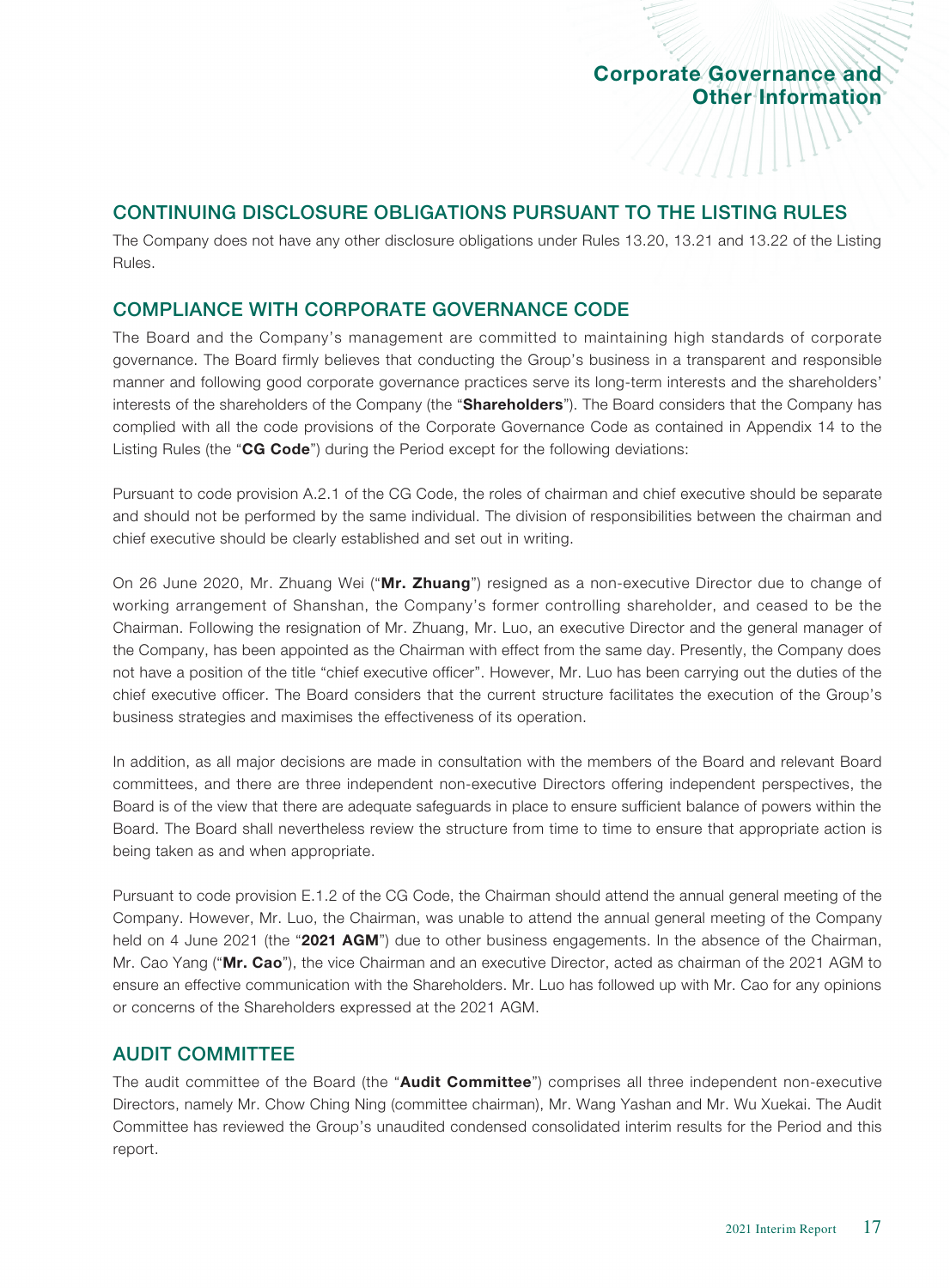#### PURCHASE, SALE OR REDEMPTION OF THE COMPANY'S LISTED SECURITIES

The Company did not redeem any of its H Shares listed on the Stock Exchange nor did the Company or any of its subsidiaries purchase or sell any of such H Shares during the Period.

#### COMPLIANCE WITH MODEL CODE

The Company has adopted the Model Code as its own code of conduct for dealing in securities of the Company by the Directors and the Supervisors. In response to specific enquiries made by the Company to each of the Directors and the Supervisors, all the Directors and the Supervisors confirmed that they had complied with the Model Code during the Period.

#### COMPETING INTERESTS

As at 30 June 2021, none of the Directors, the Supervisors, the controlling shareholders of the Company or their respective close associates had any interests in any business which competed or might compete, either directly or indirectly, with the business of the Group or had any other conflicts of interest with the Group.

#### CHANGES IN INFORMATION OF DIRECTORS

The changes in Directors' information since the Company's 2020 annual report as required to be disclosed pursuant to Rule 13.51B(1) of the Listing Rules during the Period and up to the date of this report are set out below:

Mr. Au Yeung Po Fung resigned as an independent non-executive Director due to his intention to concentrate on other business commitment and ceased to act as a member and the chairman of the Audit Committee with effect from 4 June 2021.

Subsequent to Mr. Au Yeung Po Fung's resignation, Mr. Chow Ching Ning has been appointed as an independent non-executive Director, and a member and the chairman of the Audit Committee with effect from 4 June 2021.

> By Order of the Board Shanshan Brand Management Co., Ltd. Luo Yefei *Chairman*

Ningbo, the PRC, 23 August 2021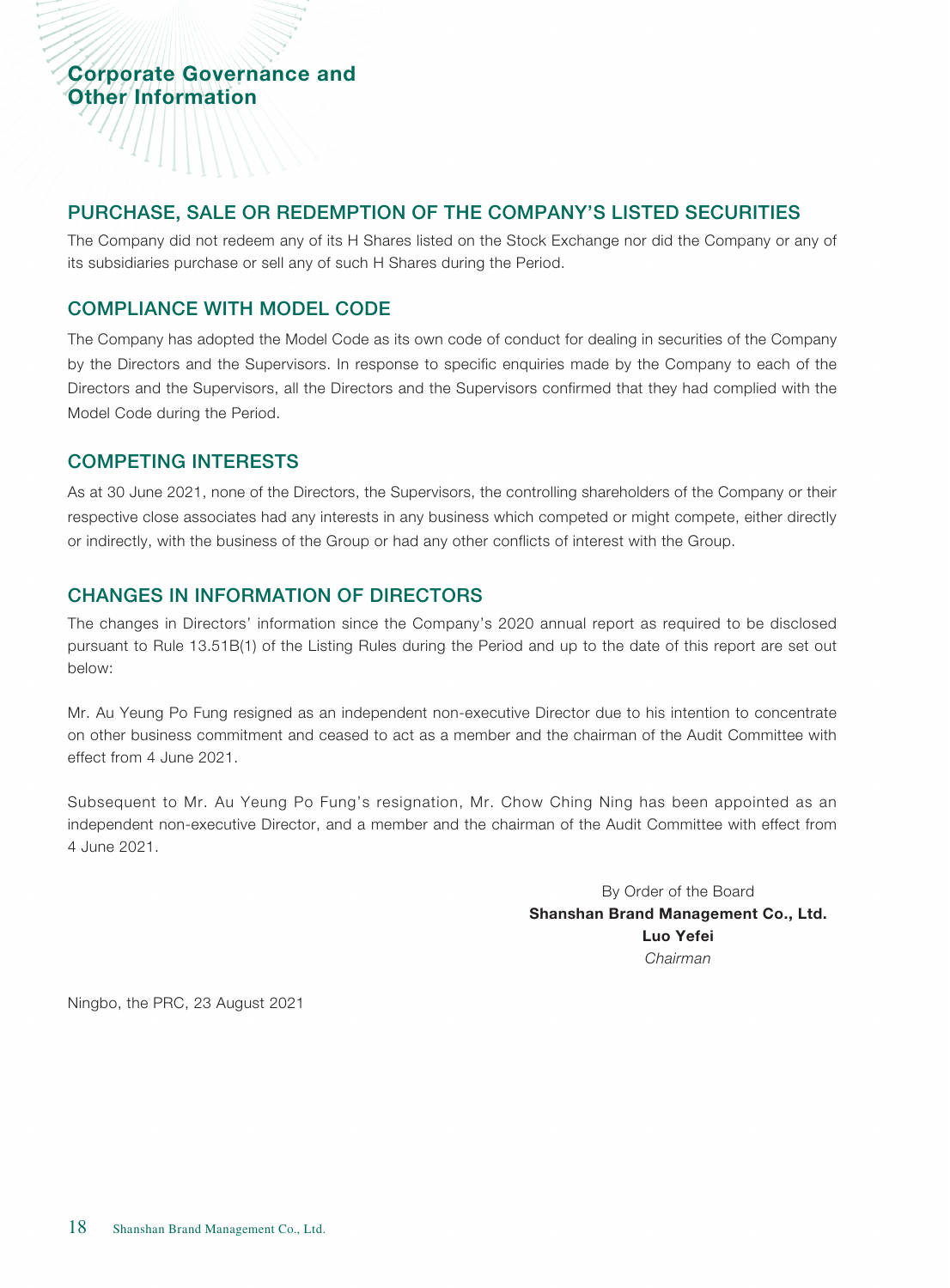# Condensed Consolidated Statement of Profit or Loss and Other Comprehensive Income

For the six months ended 30 June 2021

|                                                      | Six months ended 30 June |                 |                 |  |  |
|------------------------------------------------------|--------------------------|-----------------|-----------------|--|--|
|                                                      |                          | 2021<br>2020    |                 |  |  |
|                                                      | <b>Notes</b>             | <b>RMB</b>      | <b>RMB</b>      |  |  |
|                                                      |                          | (unaudited)     | (unaudited)     |  |  |
|                                                      |                          |                 |                 |  |  |
| Revenue                                              | $\overline{4}$           | 521,090,457     | 324,560,034     |  |  |
| Cost of sales                                        |                          | (260, 622, 461) | (155, 370, 691) |  |  |
|                                                      |                          |                 |                 |  |  |
| Gross profit                                         |                          | 260,467,996     | 169,189,343     |  |  |
|                                                      |                          |                 |                 |  |  |
| Other revenue                                        |                          | 528,328         | 590,661         |  |  |
| Other gains and losses, net                          |                          | (10, 158, 406)  | 15,786,311      |  |  |
| Selling and distribution expenses                    |                          | (225, 701, 322) | (218, 750, 241) |  |  |
| Administrative expenses                              |                          | (22, 258, 346)  | (22, 562, 269)  |  |  |
| Reversal of/(provision for) impairment loss on trade |                          |                 |                 |  |  |
| receivables, net                                     |                          | 5,137,457       | (9,811,318)     |  |  |
| Impairment loss on other receivables, net            |                          | (152, 691)      | (1,045,379)     |  |  |
| Finance costs                                        | 5                        | (5,769,511)     | (7, 851, 243)   |  |  |
| Share of result of a joint venture                   |                          | (354, 113)      |                 |  |  |
| Share of results of associates                       |                          | 2,638,317       | (2,049,338)     |  |  |
|                                                      |                          |                 |                 |  |  |
| Profit/(loss) before income tax                      | 6                        | 4,377,709       | (76, 503, 473)  |  |  |
| Income tax (expense)/credit                          | 8                        | (838, 927)      | 3,712,058       |  |  |
|                                                      |                          |                 |                 |  |  |
| Profit/(loss) and total comprehensive income         |                          |                 |                 |  |  |
| for the period                                       |                          | 3,538,782       | (72, 791, 415)  |  |  |
|                                                      |                          |                 |                 |  |  |
| Profit/(loss) and total comprehensive income         |                          |                 |                 |  |  |
| for the period attributable to:                      |                          |                 |                 |  |  |
| - Owners of the Company                              |                          | 6,282,208       | (70, 615, 112)  |  |  |
| - Non-controlling interests                          |                          | (2,743,426)     | (2, 176, 303)   |  |  |
|                                                      |                          |                 |                 |  |  |
|                                                      |                          | 3,538,782       | (72, 791, 415)  |  |  |
|                                                      |                          |                 |                 |  |  |
| Earnings/(loss) per share attributable to owners     |                          |                 |                 |  |  |
| of the Company                                       |                          |                 |                 |  |  |
| - Basic and diluted (RMB)                            | $\Theta$                 | 0.05            | (0.53)          |  |  |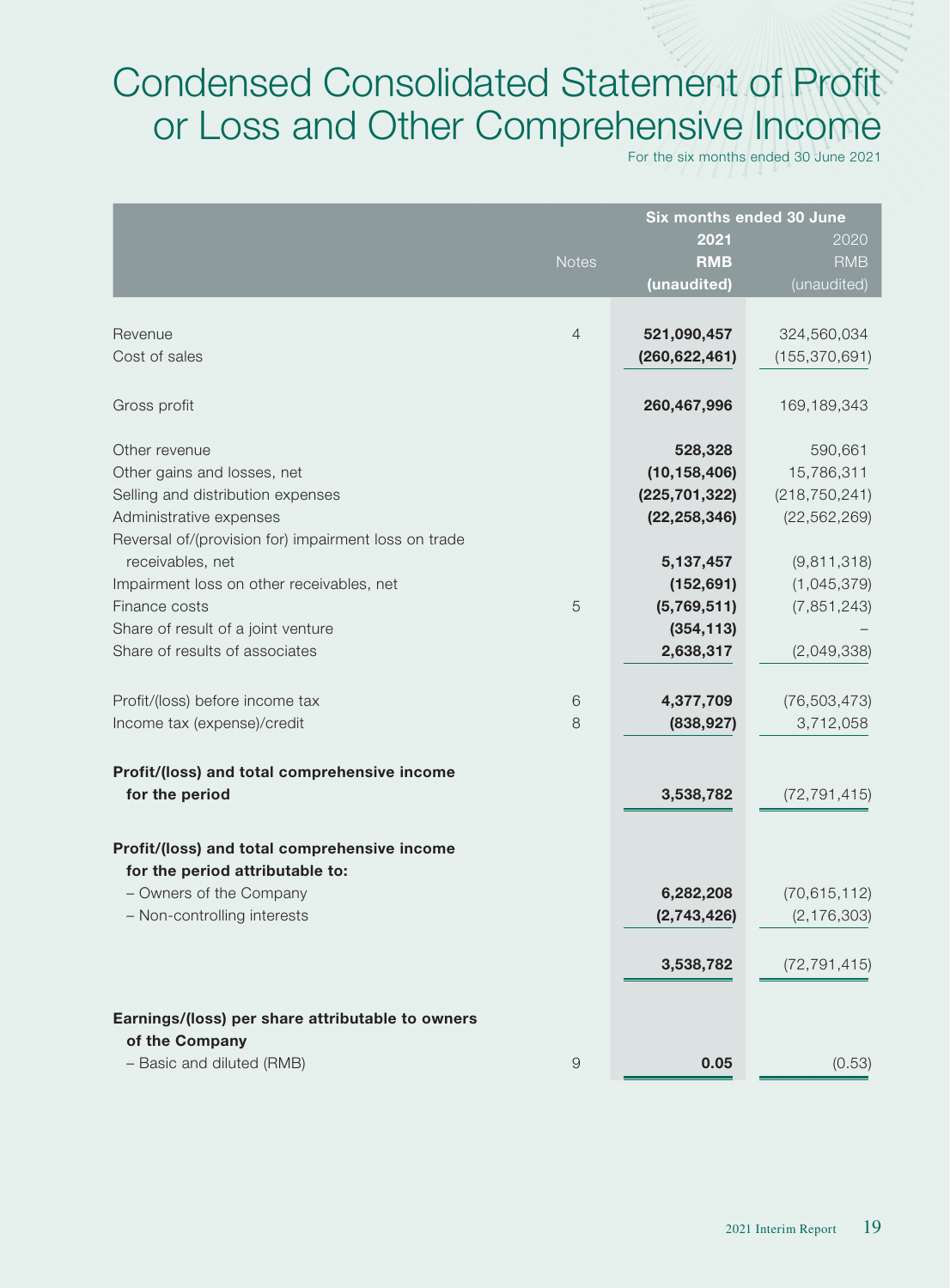# Condensed Consolidated Statement of Financial Position

As at 30 June 2021

|                                                                                                    |                | As at<br>30 June<br>2021              | As at<br>31 December<br>2020          |
|----------------------------------------------------------------------------------------------------|----------------|---------------------------------------|---------------------------------------|
|                                                                                                    | <b>Notes</b>   | <b>RMB</b><br>(unaudited)             | <b>RMB</b><br>(audited)               |
| <b>Non-current assets</b><br>Property, plant and equipment                                         | 10             | 32,142,614                            | 37,812,175                            |
| Right-of-use assets<br>Intangible assets<br>Interests in an associate                              |                | 36,207,585<br>6,503,111<br>12,163,493 | 42,263,598<br>5,777,271<br>10,905,176 |
| Interests in a joint venture<br>Prepayments, deposits and other receivables<br>Deferred tax assets | 12             | 1,340,057<br>8,060,735<br>20,572,990  | 1,694,170<br>10,321,602<br>21,411,916 |
|                                                                                                    |                | 116,990,585                           | 130, 185, 908                         |
| <b>Current assets</b>                                                                              |                |                                       |                                       |
| Inventories<br>Trade and bills receivables                                                         | 11             | 401,138,801<br>202,087,068            | 428,466,391<br>162,834,347            |
| Prepayments, deposits and other receivables                                                        | 12             | 36,311,970                            | 32,713,930                            |
| Amount due from a related company<br>Income tax recoverable                                        | 17(a)          | 71,648                                | 39,161                                |
| Pledged deposits                                                                                   |                | 1,047,487<br>19,798,887               | 1,047,487<br>22,000,000               |
| Cash and cash equivalents                                                                          |                | 48,986,863                            | 111,326,251                           |
|                                                                                                    |                | 709,442,724                           | 758,427,567                           |
| <b>Current liabilities</b>                                                                         |                |                                       |                                       |
| Trade and bills payables<br>Contract liabilities                                                   | 13             | 144,226,373<br>44,968,400             | 168,666,155<br>43,166,717             |
| Other payables and accruals                                                                        | 14             | 205,695,894                           | 224,082,402                           |
| Interest-bearing bank borrowings                                                                   | 15             | 176,890,158                           | 202,244,422                           |
| Amount due to an associate<br>Amount due to a joint venture                                        | 17(a)<br>17(a) | 20,177<br>875,000                     | 927,380                               |
| Derivative financial liabilities                                                                   |                | 6,445,322                             |                                       |
| Lease liabilities                                                                                  |                | 17,531,141                            | 19,345,617                            |
|                                                                                                    |                | 596,652,465                           | 658,432,693                           |
| <b>Net current assets</b>                                                                          |                | 112,790,259                           | 99,994,874                            |
| <b>Total assets less current liabilities</b>                                                       |                | 229,780,844                           | 230, 180, 782                         |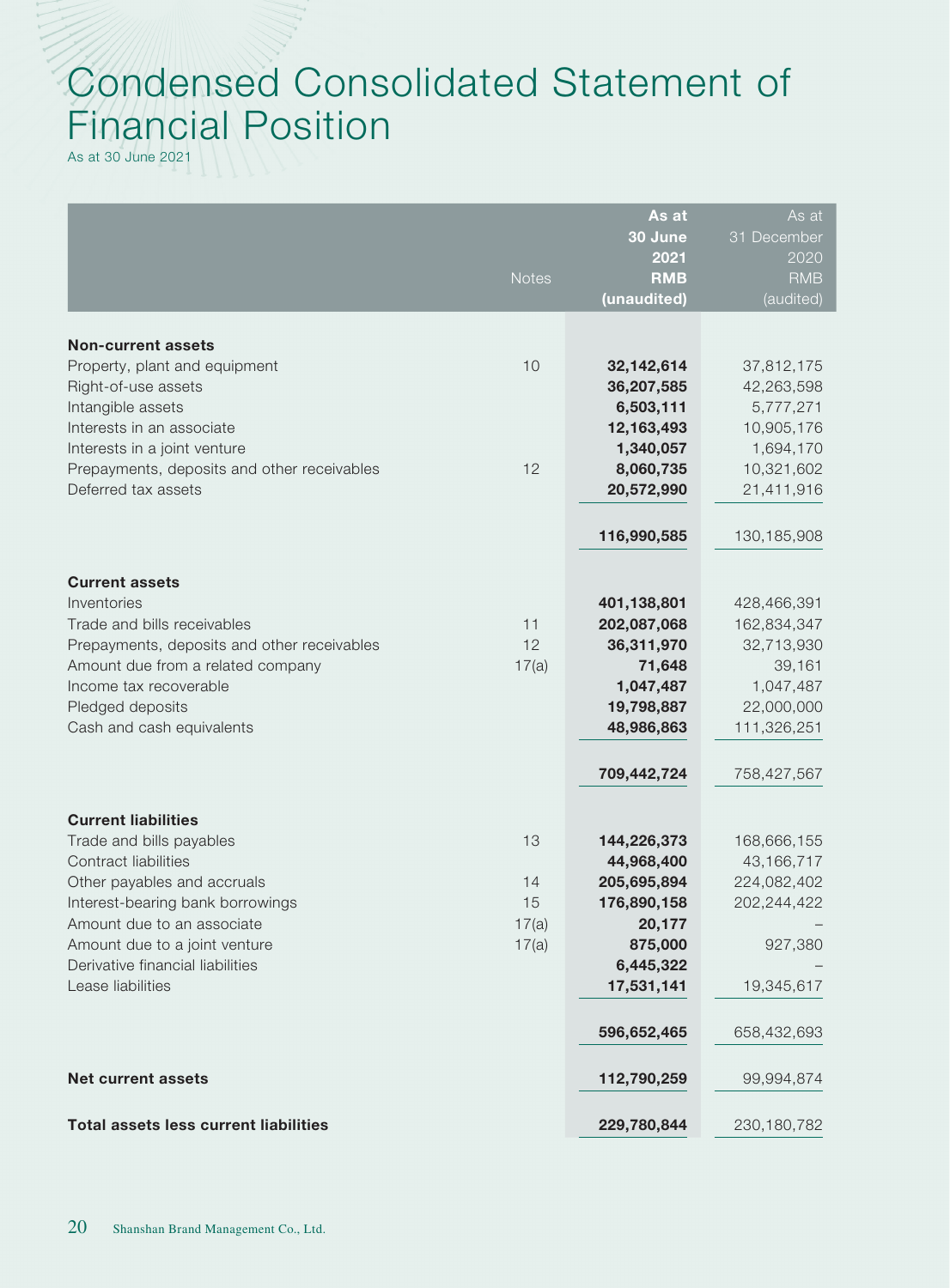# Condensed Consolidated Statement of Financial Position

As at 30 June 2021

|                                                   | <b>Notes</b> | As at<br>30 June<br>2021<br><b>RMB</b><br>(unaudited) | As at<br>31 December<br>2020<br><b>RMB</b><br>(audited) |
|---------------------------------------------------|--------------|-------------------------------------------------------|---------------------------------------------------------|
| <b>Non-current liability</b><br>Lease liabilities |              | 19,566,433                                            | 23,505,153                                              |
| <b>Total non-current liabilities</b>              |              | 19,566,433                                            | 23,505,153                                              |
| <b>Net assets</b>                                 |              | 210,214,411                                           | 206,675,629                                             |
| <b>Capital and reserves</b>                       |              |                                                       |                                                         |
| Share capital<br>Reserves                         | 16           | 133,400,000<br>72,009,559                             | 133,400,000<br>65,727,351                               |
|                                                   |              | 205,409,559                                           | 199, 127, 351                                           |
| Non-controlling interests                         |              | 4,804,852                                             | 7,548,278                                               |
| <b>Total equity</b>                               |              | 210,214,411                                           | 206,675,629                                             |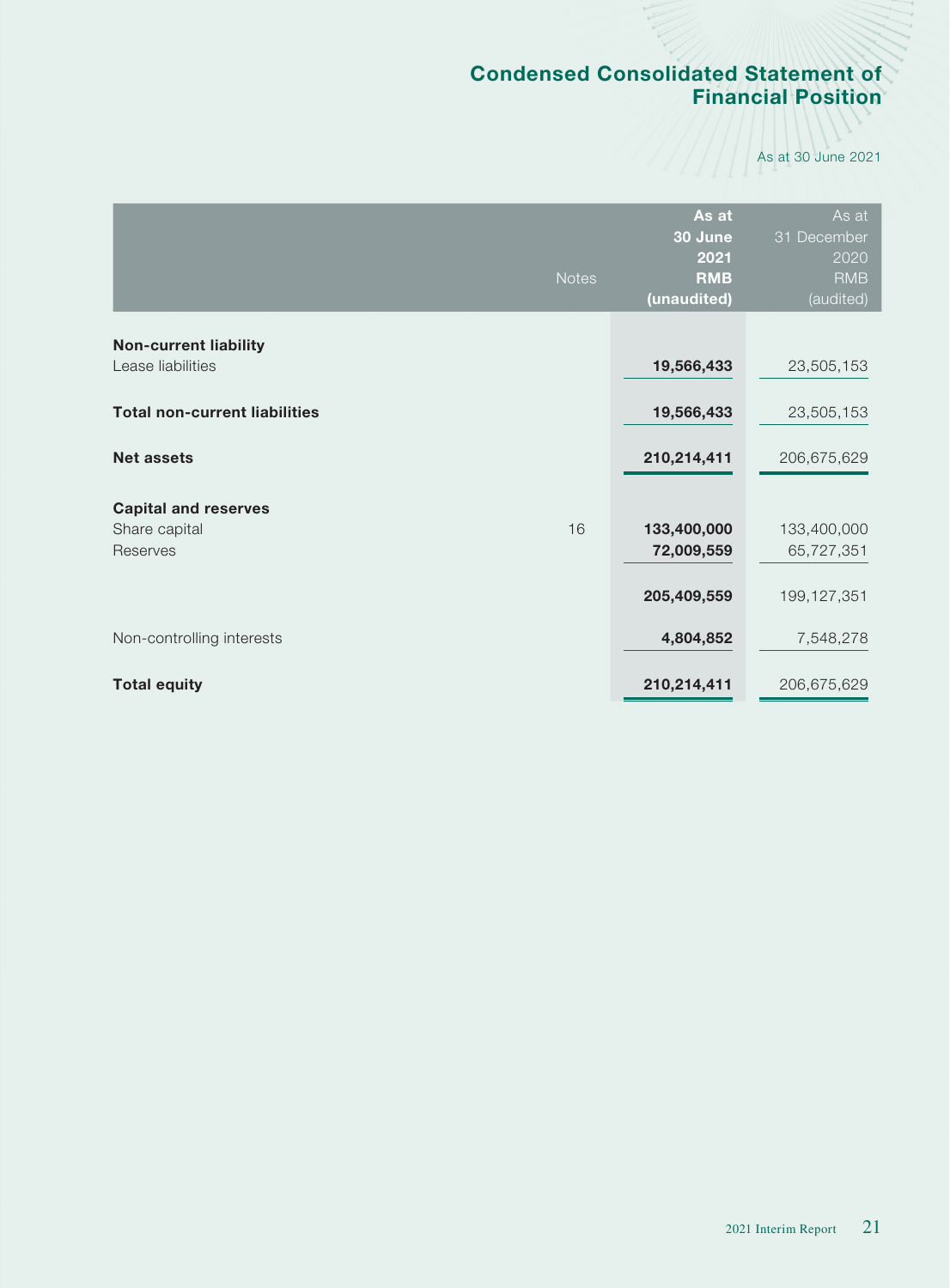# Condensed Consolidated Statement of Changes in Equity

For the six months ended 30 June 2021

|                                                         | <b>Share</b><br>capital<br><b>RMB</b> | <b>Capital</b><br>reserve<br><b>RMB</b> | <b>Statutory</b><br>surplus<br>reserve<br><b>RMB</b> | Merger<br>reserve<br><b>RMB</b> | Accumulated<br>profits<br><b>RMB</b> | Attributable to<br>ordinary equity<br>holders of<br>the Company<br><b>RMB</b> | Non-<br>controlling<br><b>interests</b><br><b>RMB</b> | <b>Total</b><br>equity<br><b>RMB</b> |
|---------------------------------------------------------|---------------------------------------|-----------------------------------------|------------------------------------------------------|---------------------------------|--------------------------------------|-------------------------------------------------------------------------------|-------------------------------------------------------|--------------------------------------|
| At 31 December 2020 (audited)                           | 133,400,000                           | 73,109,956                              | 10,434,068                                           | (41, 226, 670)                  | 23,409,997                           | 199, 127, 351                                                                 | 7,548,278                                             | 206,675,629                          |
| Profit and total comprehensive<br>income for the period |                                       |                                         |                                                      |                                 | 6,282,208                            | 6,282,208                                                                     | (2,743,426)                                           | 3,538,782                            |
| At 30 June 2021 (unaudited)                             | 133,400,000                           | 73,109,956                              | 10,434,068                                           | (41, 226, 670)                  | 29,692,205                           | 205,409,559                                                                   | 4,804,852                                             | 210,214,411                          |
| At 31 December 2019 (audited)                           | 133,400,000                           | 73,109,956                              | 10,434,068                                           | (41, 226, 670)                  | 91,719,787                           | 267,437,141                                                                   | 15, 182, 059                                          | 282,619,200                          |
| Loss and total comprehensive<br>income for the period   |                                       |                                         |                                                      |                                 | (70, 615, 112)                       | (70, 615, 112)                                                                | (2, 176, 303)                                         | (72, 791, 415)                       |
| At 30 June 2020 (unaudited)                             | 133,400,000                           | 73,109,956                              | 10,434,068                                           | (41, 226, 670)                  | 21,104,675                           | 196,822,029                                                                   | 13,005,756                                            | 209,827,785                          |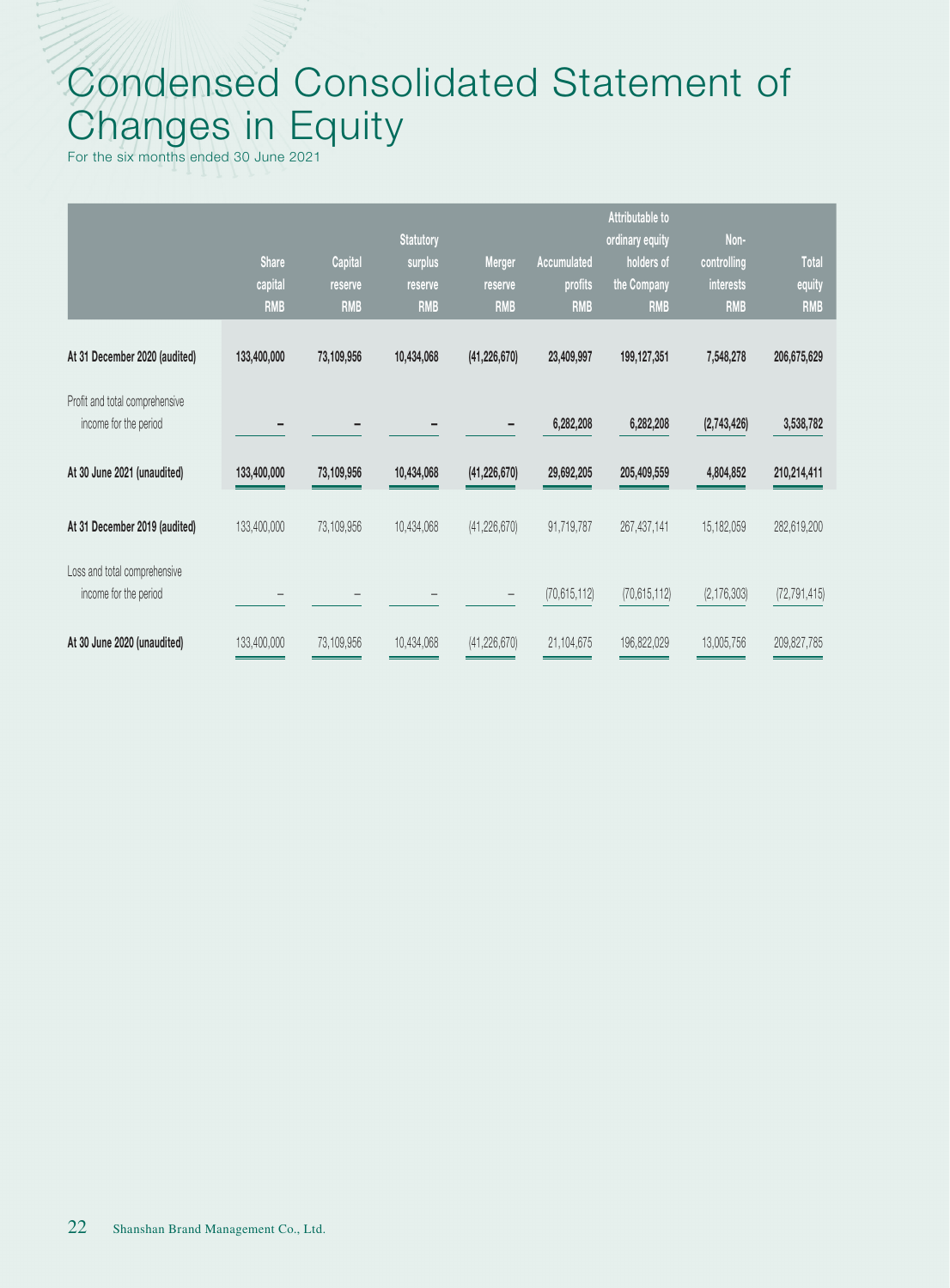# Condensed Consolidated Statement of Cash Flows

For the six months ended 30 June 2021

|                                                         | Six months ended 30 June |                |
|---------------------------------------------------------|--------------------------|----------------|
|                                                         | 2021                     | 2020           |
|                                                         | <b>RMB</b>               | <b>RMB</b>     |
|                                                         | (unaudited)              | (unaudited)    |
|                                                         |                          |                |
| <b>Cash flows from operating activities</b>             |                          |                |
| Cash used in operations                                 | (12, 177, 470)           | (57,905,607)   |
| Income taxes refunded                                   |                          | 497,593        |
| Net cash used in operating activities                   | (12, 177, 470)           | (57, 408, 014) |
| <b>Cash flows from investing activities</b>             |                          |                |
| Decrease in pledged deposits                            | 2,201,113                | 4,480,000      |
| Interest received                                       | 653,194                  | 583,841        |
| Purchase of property, plant and equipment               | (10, 205, 324)           | (23, 232, 020) |
| Proceeds from disposal of property, plant and equipment | 3,251                    |                |
| Dividend received from an associate                     | 1,380,000                | 2,300,000      |
| Purchase of intangible assets                           | (1, 102, 886)            | (407,066)      |
| Proceeds from disposal of an associate                  |                          | 22,000,000     |
| Decrease in amounts due from fellow subsidiaries        |                          | 156,541        |
| Net cash (used in)/generated from investing activities  | (7,070,652)              | 5,881,296      |
|                                                         |                          |                |
| <b>Cash flows from financing activities</b>             |                          |                |
| Interest elements on lease rentals paid                 | (1,063,721)              | (1,429,668)    |
| Capital elements on lease rentals paid                  | (11, 967, 491)           | (10,948,829)   |
| Interest paid                                           | (4,705,790)              | (5,208,304)    |
| Proceeds from bank borrowings                           | 166,308,038              | 279,223,010    |
| Repayment of bank borrowings                            | (191, 662, 302)          | (186,000,000)  |
| Repayment of loan to a related company                  |                          | (100,000,000)  |
| Net cash used in financing activities                   | (43,091,266)             | (24, 363, 791) |
|                                                         |                          |                |
| Net decrease in cash and cash equivalents               | (62, 339, 388)           | (75,890,509)   |
| Cash and cash equivalents at beginning of period        | 111,326,251              | 137,475,542    |
| Cash and cash equivalents at end of period              | 48,986,863               | 61,585,033     |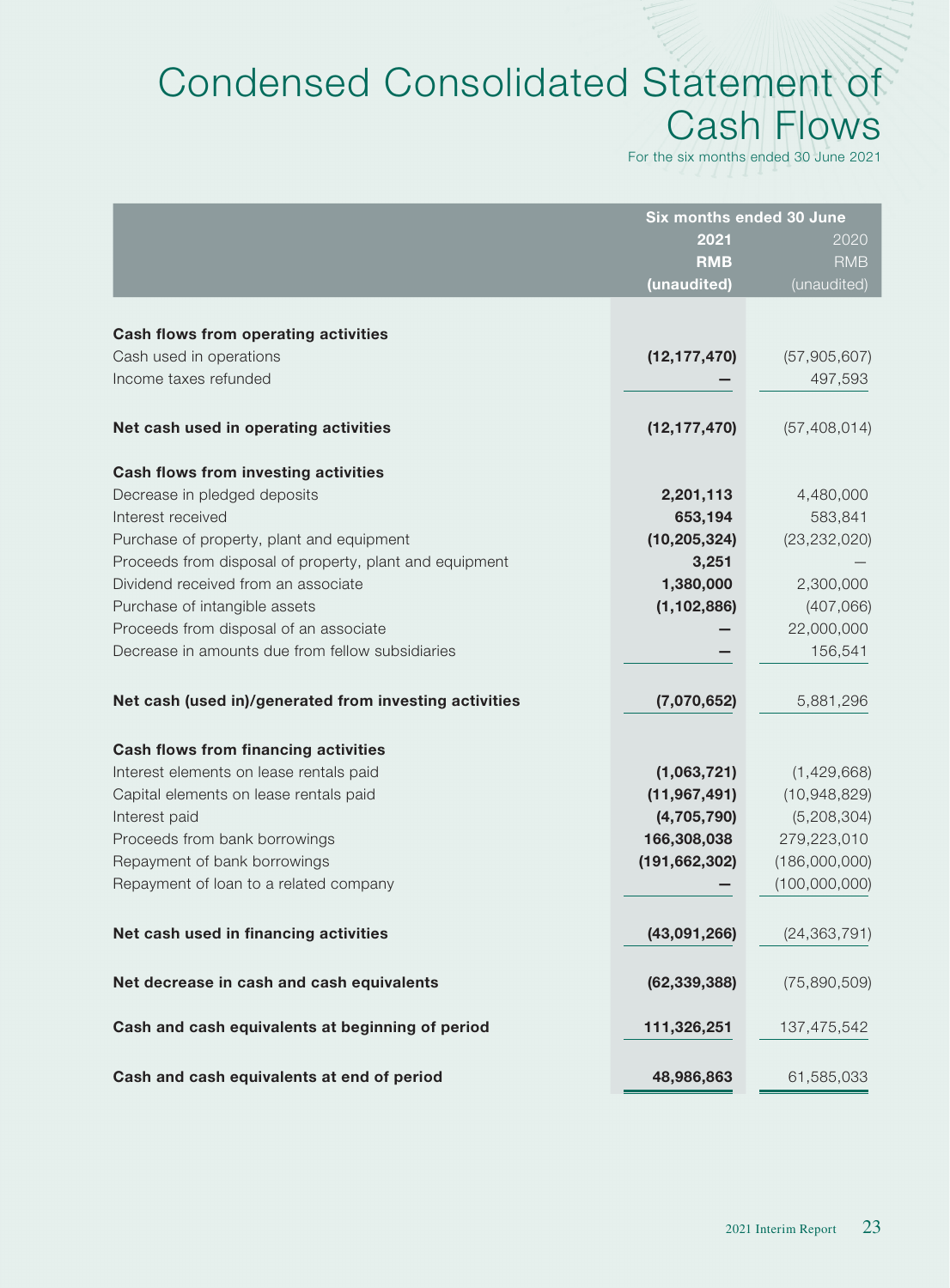For the six months ended 30 June 2021

### 1. CORPORATE INFORMATION

Shanshan Brand Management Co., Ltd. is a joint stock company with limited liability. The address of its registered office and principal place of business is No. 238, Yunlin Middle Road, Wangchun Industrial Park, Ningbo, Zhejiang Province, the PRC. The Company's H Shares have been listed on the Stock Exchange since 27 June 2018.

The Group is principally engaged in the design, marketing and sale of formal and casual business menswear in the PRC.

#### 2. BASIS OF PREPARATION AND PRESENTATION

This unaudited condensed consolidated interim financial information for the Period has been prepared in accordance with the applicable disclosure provisions of the Listing Rules and Hong Kong Accounting Standard ("HKAS") 34, *Interim Financial Reporting* issued by the Hong Kong Institute of Certified Public Accountants (the "HKICPA"). This unaudited condensed consolidated interim financial information should be read in conjunction with the annual financial statements of the Group for the year ended 31 December 2020, which have been prepared in accordance with Hong Kong Financial Reporting Standards ("HKFRSs").

The unaudited condensed consolidated interim financial statements for the Period have been prepared under the historical cost basis except for derivative financial instruments and bills receivables, which are measured at fair value.

This unaudited condensed consolidated interim financial information is presented in RMB, unless otherwise stated. This unaudited condensed consolidated interim financial information has been approved for issue by the Directors on 23 August 2021.

Except as described below, the accounting policies adopted are consistent with those of the annual financial statements of the Group for the year ended 31 December 2020, as described in 2020 annual financial statements.

#### Adoption of new or revised HKFRSs – effective 1 January 2021

In the current period, the Group has applied for the first time the following new or revised HKFRSs issued by the HKICPA, which are relevant to and effective for the Group's consolidated financial statements for the annual period beginning on 1 January 2021:

| Amendments to HKFRS 9. HKAS 39. | Interest Rate Benchmark Reform - Phase 2   |
|---------------------------------|--------------------------------------------|
| HKFRS 7 and HKFRS 16            |                                            |
| Amendments to HKFRS 16          | COVID-19 – Related Rent Concessions beyond |
|                                 | 30 June 2021 (early adopted)               |

The adoption of the above new or revised HKFRSs does not have any significant impact to the results and financial position of the Group.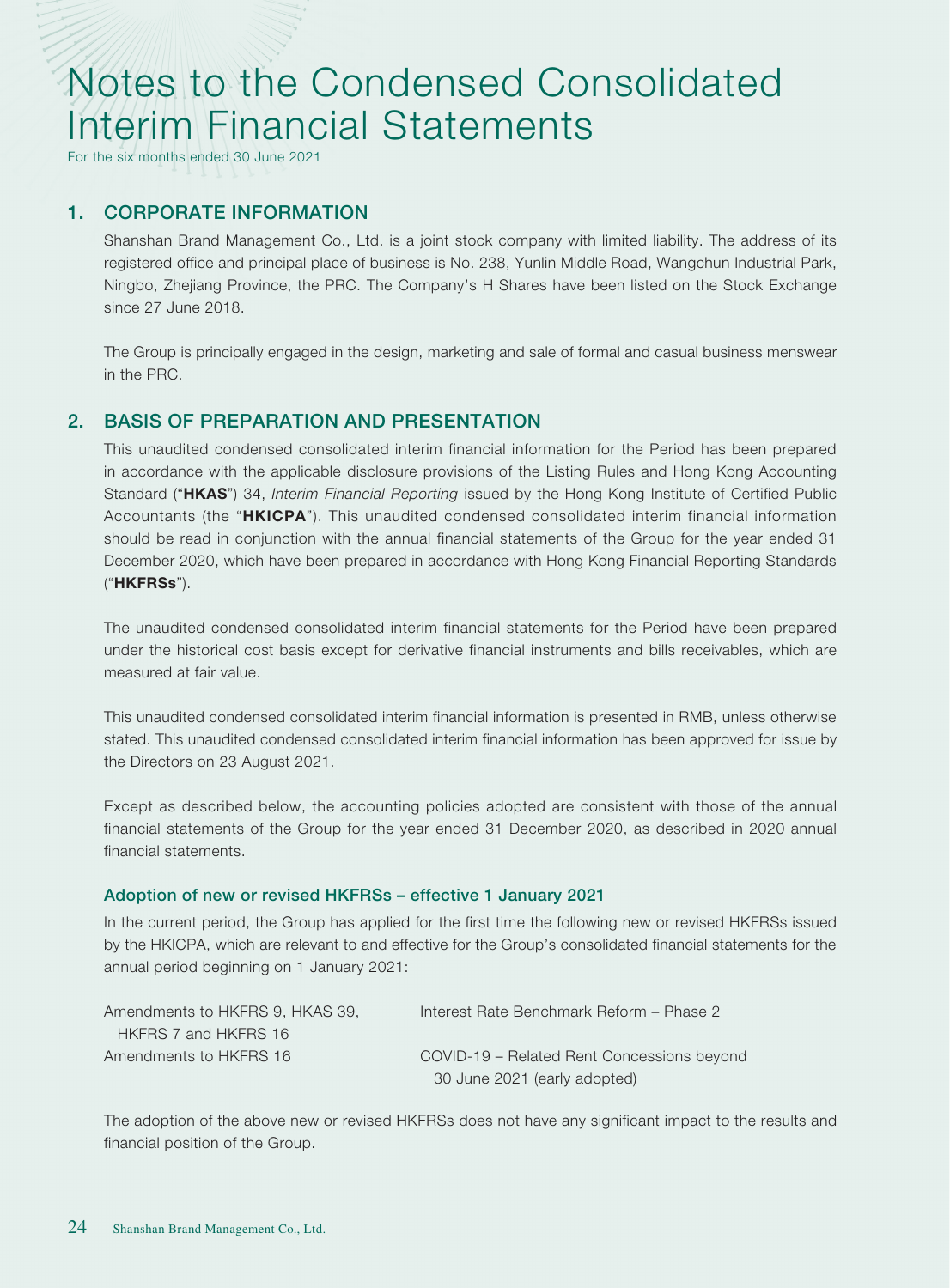For the six months ended 30 June 2021

# 3. USE OF JUDGEMENTS AND ESTIMATES

In preparing the interim condensed consolidated financial statements, the significant judgements made by the management in applying the Group's accounting policies and the key sources of estimation uncertainty were the same as those that applied to 2020 annual financial statements.

# 4. SEGMENT INFORMATION AND REVENUE

#### (a) Reportable segment

During the Period, the information reported to the executive Directors, who are the chief operating decision makers for the purpose of resource allocation and assessment of performance, was the financial information of the Group as a whole as reported under HKFRSs. Such information did not contain profit or loss information of a particular product or service line or geographical area. Therefore, the executive Directors have determined that the Group has only one single reportable segment which is the trading of garments in the PRC. The executive Directors allocate resources and assess performance on an aggregated basis.

The following summary describes the operations of the Group's reportable segments:

#### Revenue from contracts with customers within the scope of HKFRS 15:

|                                | Six months ended 30 June |             |
|--------------------------------|--------------------------|-------------|
|                                | 2021                     | 2020        |
|                                | <b>RMB</b>               | <b>RMB</b>  |
|                                | (unaudited)              | (unaudited) |
|                                |                          |             |
| Trading of garments            | 513,898,712              | 317,814,751 |
| Trademark sub-licensing income | 7,191,745                | 6,745,283   |
|                                |                          |             |
|                                | 521,090,457              | 324,560,034 |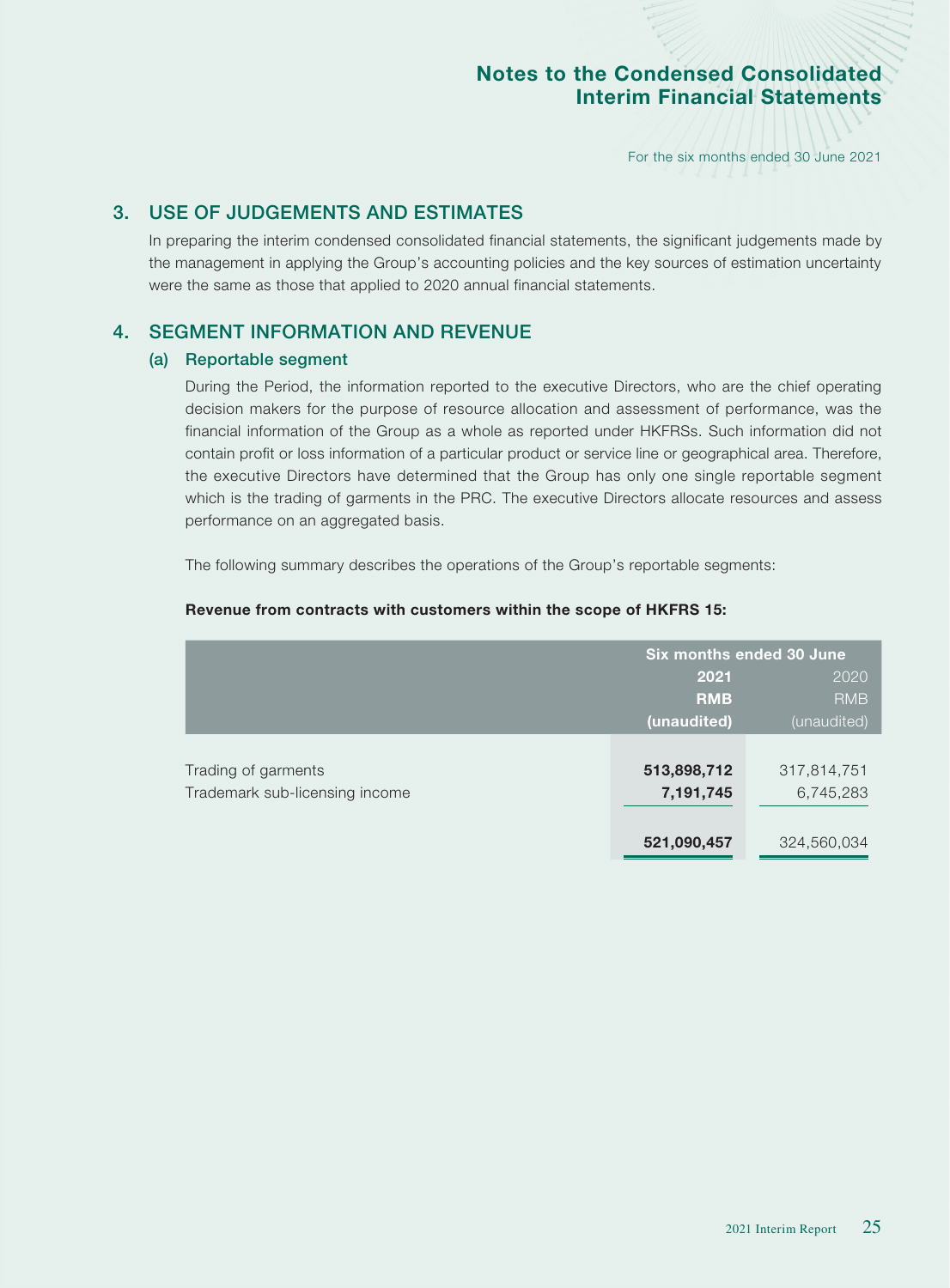For the six months ended 30 June 2021

#### 4. SEGMENT INFORMATION AND REVENUE (CONTINUED)

#### (a) Reportable segment (Continued)

In the following table, revenue is disaggregated by primary geographical market, major products and service lines, brand names and timing of revenue recognition.

#### *Disaggregation of revenue from contracts with customers*

|                                             | <b>Trading of garments</b><br>Six months ended 30 June<br>2021<br>2020 |             |
|---------------------------------------------|------------------------------------------------------------------------|-------------|
|                                             | <b>RMB</b>                                                             | <b>RMB</b>  |
|                                             | (unaudited)                                                            | (unaudited) |
| Primary geographical market<br><b>PRC</b>   | 521,090,457                                                            | 324,560,034 |
| <b>Major product/service</b>                |                                                                        |             |
| Standard garment products                   | 513,898,712                                                            | 317,814,751 |
| Trademark sub-licensing income              | 7,191,745                                                              | 6,745,283   |
|                                             |                                                                        |             |
|                                             | 521,090,457                                                            | 324,560,034 |
|                                             |                                                                        |             |
| <b>Revenue by brands</b><br><b>FIRS</b>     | 241,731,005                                                            | 108,690,457 |
| <b>SHANSHAN</b>                             | 267,556,145                                                            | 203,298,729 |
| <b>LUBIAM</b>                               | 4,611,562                                                              | 5,825,565   |
| Others                                      | 7,191,745                                                              | 6,745,283   |
|                                             |                                                                        |             |
|                                             | 521,090,457                                                            | 324,560,034 |
|                                             |                                                                        |             |
| Timing of revenue recognition               |                                                                        |             |
| At a point in time<br>Transferred over time | 513,898,712                                                            | 317,814,751 |
|                                             | 7,191,745                                                              | 6,745,283   |
|                                             | 521,090,457                                                            | 324,560,034 |

#### (b) Geographic information

During the Period, the Group's operations and non-current assets were situated in the PRC in which all of its revenue was derived.

#### (c) Information about major customer

During the Period, there was no customer with transactions exceeding 10% of the Group's revenue.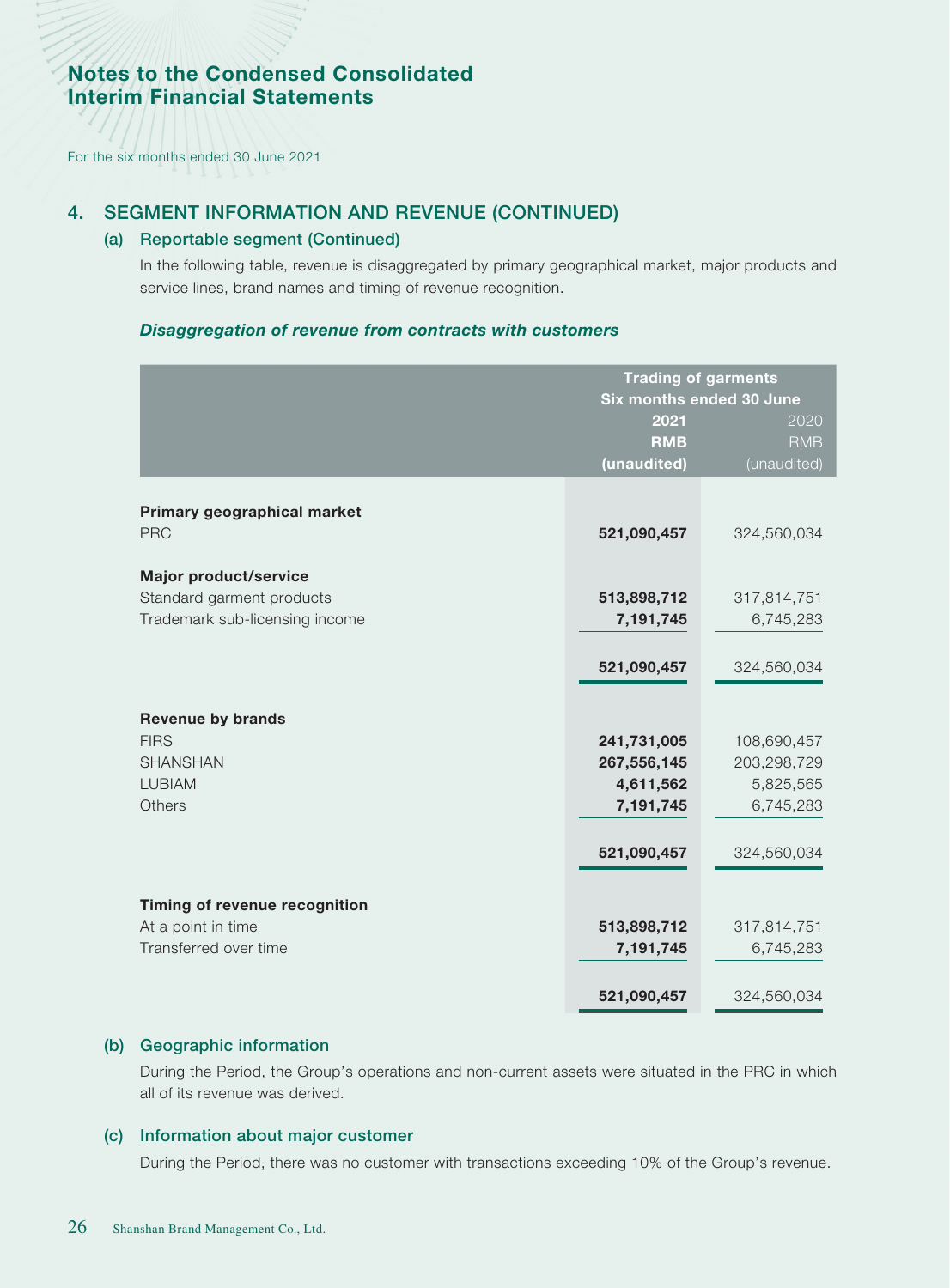For the six months ended 30 June 2021

# 5. FINANCE COSTS

|                                                      | Six months ended 30 June |             |
|------------------------------------------------------|--------------------------|-------------|
|                                                      | 2021                     | 2020        |
|                                                      | <b>RMB</b>               | <b>RMB</b>  |
|                                                      | (unaudited)              | (unaudited) |
|                                                      |                          |             |
| Interest expenses on amount due to a related company |                          | 1,213,271   |
| Interest expenses on bank borrowings                 | 4,705,790                | 5,208,304   |
| Interest expenses on lease liabilities               | 1,063,721                | 1,429,668   |
|                                                      |                          |             |
|                                                      | 5,769,511                | 7,851,243   |

# 6. PROFIT/(LOSS) BEFORE INCOME TAX

Profit/(loss) before income tax is arrived at after charging/(crediting):

|                                                                       | Six months ended 30 June |              |
|-----------------------------------------------------------------------|--------------------------|--------------|
|                                                                       | 2021                     | 2020         |
|                                                                       | <b>RMB</b>               | <b>RMB</b>   |
|                                                                       | (unaudited)              | (unaudited)  |
|                                                                       |                          |              |
| Advertising and promotional expenses                                  | 4,127,858                | 9,047,325    |
| Amortisation of intangible assets                                     | 377,046                  | 252,068      |
| Depreciation of property, plant and equipment                         | 15,867,490               | 23, 357, 270 |
| Depreciation of right-of-use assets                                   | 12,802,609               | 14,558,481   |
| (Reversal of)/provision for impairment loss on trade receivables, net | (5, 137, 457)            | 9,811,318    |
| Impairment loss on other receivables, net                             | 152,691                  | 1,045,379    |
| Cost of inventories sold                                              | 251,823,125              | 155,370,691  |
| Write down on inventories, net                                        | 8,799,336                | 2,568,107    |
| Change in fair value of derivative financial liabilities              | 6,445,322                |              |
| Expenses relating to leases of low value assets                       | 13,835                   | 92,462       |
| Expenses relating to short-term leases                                | 10,187,660               | 14,944,413   |
| Expenses relating to variable lease payments                          | 7,180,175                | 3,920,174    |
| Trademark payments                                                    |                          | 317,965      |
| Staff costs                                                           | 48,296,748               | 40,524,008   |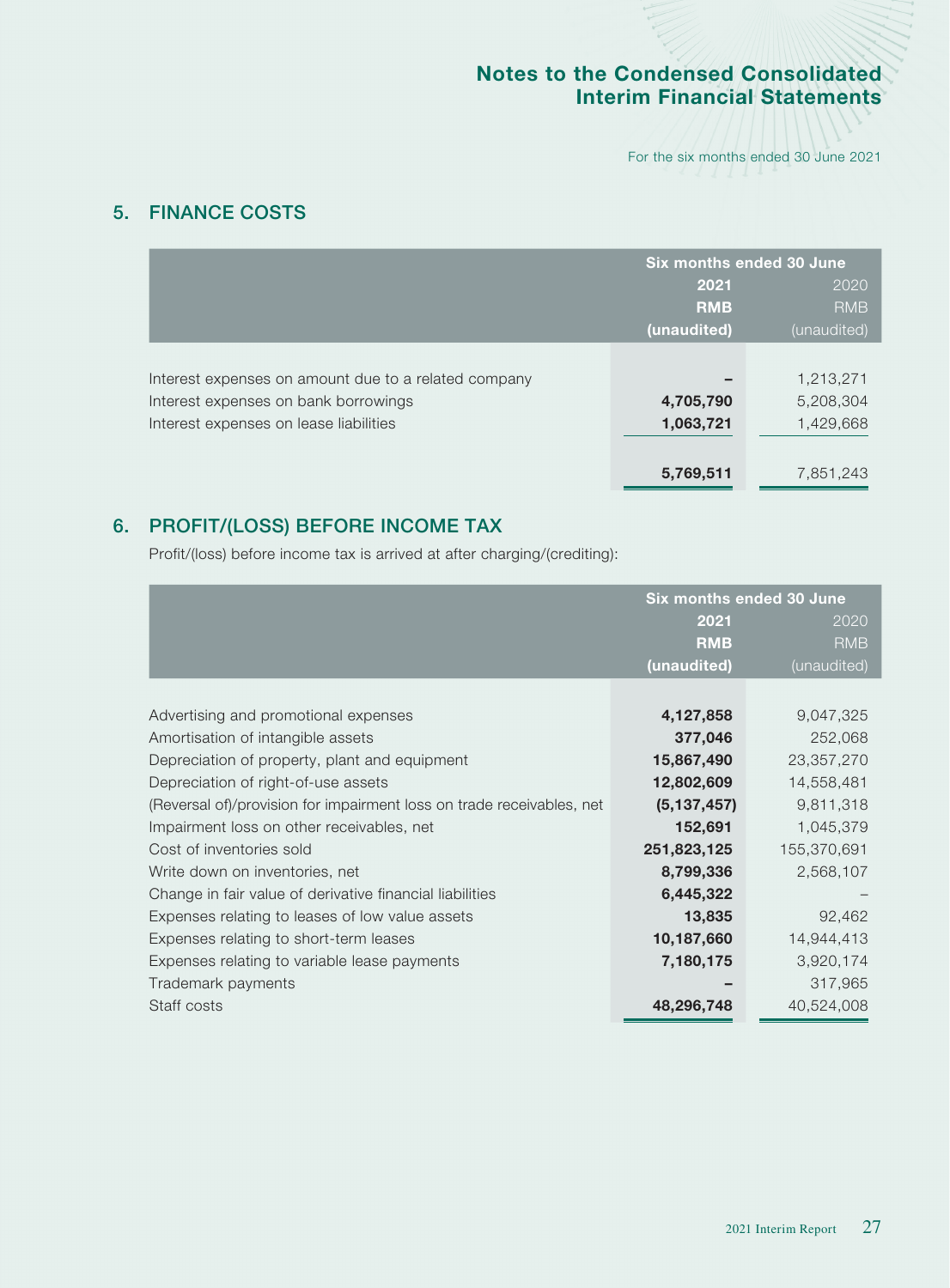For the six months ended 30 June 2021

#### 7. DIVIDENDS

No dividend was paid, declared or proposed during the Period (six months ended 30 June 2020: Nil).

The Board does not recommend the payment of any interim dividend for the Period (six months ended 30 June 2020: Nil).

# 8. INCOME TAX EXPENSE/(CREDIT)

Enterprise income tax has been provided at the rate of 25% for each of the six months period ended 30 June 2021 and 2020 on the estimated assessable profit for the periods arising from the Group's operations in the PRC.

The amounts of income tax expense/(credit) in the condensed consolidated statement of profit or loss and other comprehensive income represent:

|                                            | Six months ended 30 June |             |
|--------------------------------------------|--------------------------|-------------|
|                                            | 2021                     | 2020        |
|                                            | <b>RMB</b>               | <b>RMB</b>  |
|                                            | (unaudited)              | (unaudited) |
|                                            |                          |             |
| Provision of income tax for current period |                          |             |
| Deferred tax                               | 838,927                  | (3,712,058) |
|                                            |                          |             |
| Income tax expense/(credit)                | 838,927                  | (3,712,058) |

#### 9. EARNINGS/(LOSS) PER SHARE

Basic earnings/(loss) per share is calculated by dividing the profit/(loss) attributable to owners of the Company by the weighted average number of ordinary shares in issue during the six months ended 30 June 2021 and 2020.

|                                                                     | Six months ended 30 June |                |
|---------------------------------------------------------------------|--------------------------|----------------|
|                                                                     | 2021                     | 2020           |
|                                                                     | <b>RMB</b>               | <b>RMB</b>     |
|                                                                     | (unaudited)              | (unaudited)    |
|                                                                     |                          |                |
| Earnings/(loss)                                                     |                          |                |
| Profit/(loss) for the period attributable to owners of the Company  |                          |                |
| for the purposes of calculations of basic earnings/(loss) per share | 6,282,208                | (70, 615, 112) |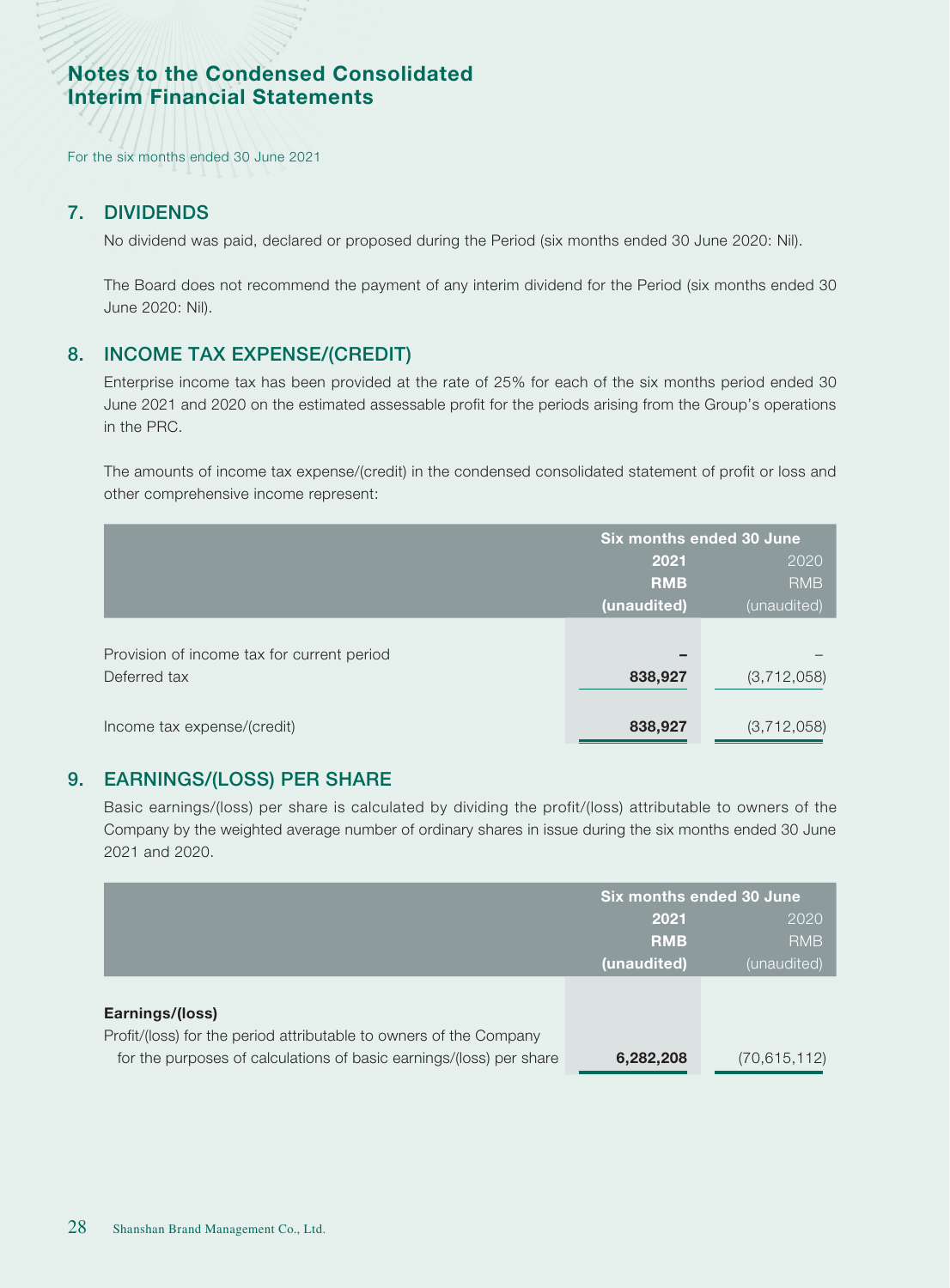For the six months ended 30 June 2021

# 9. EARNINGS/(LOSS) PER SHARE (CONTINUED)

|                                                                | Six months ended 30 June |             |
|----------------------------------------------------------------|--------------------------|-------------|
|                                                                | 2021                     | 2020        |
|                                                                | (unaudited)              | (unaudited) |
|                                                                |                          |             |
| Number of shares                                               |                          |             |
| Weighted average number of ordinary shares for the purposes of |                          |             |
| calculations of basic earnings/(loss) per share                | 133,400,000              | 133,400,000 |

No diluted earnings/(loss) per share for the six months ended 30 June 2021 and 2020 was presented as the Company did not have any dilutive potential ordinary shares in issue for the six months ended 30 June 2021 and 2020.

# 10. PROPERTY, PLANT AND EQUIPMENT

During the Period, the Group acquired property, plant and equipment of approximately RMB10,205,324 (six months ended 30 June 2020: RMB23,232,020).

# 11. TRADE AND BILLS RECEIVABLES

| As at          | As at          |
|----------------|----------------|
| 30 June        | 31 December    |
| 2021           | 2020           |
| <b>RMB</b>     | <b>RMB</b>     |
| (unaudited)    | (audited)      |
| 258,574,548    | 233,524,516    |
| 870,227        | 570,000        |
| 259,444,775    | 234,094,516    |
| (57, 357, 707) | (71, 260, 169) |
|                | 202,087,068    |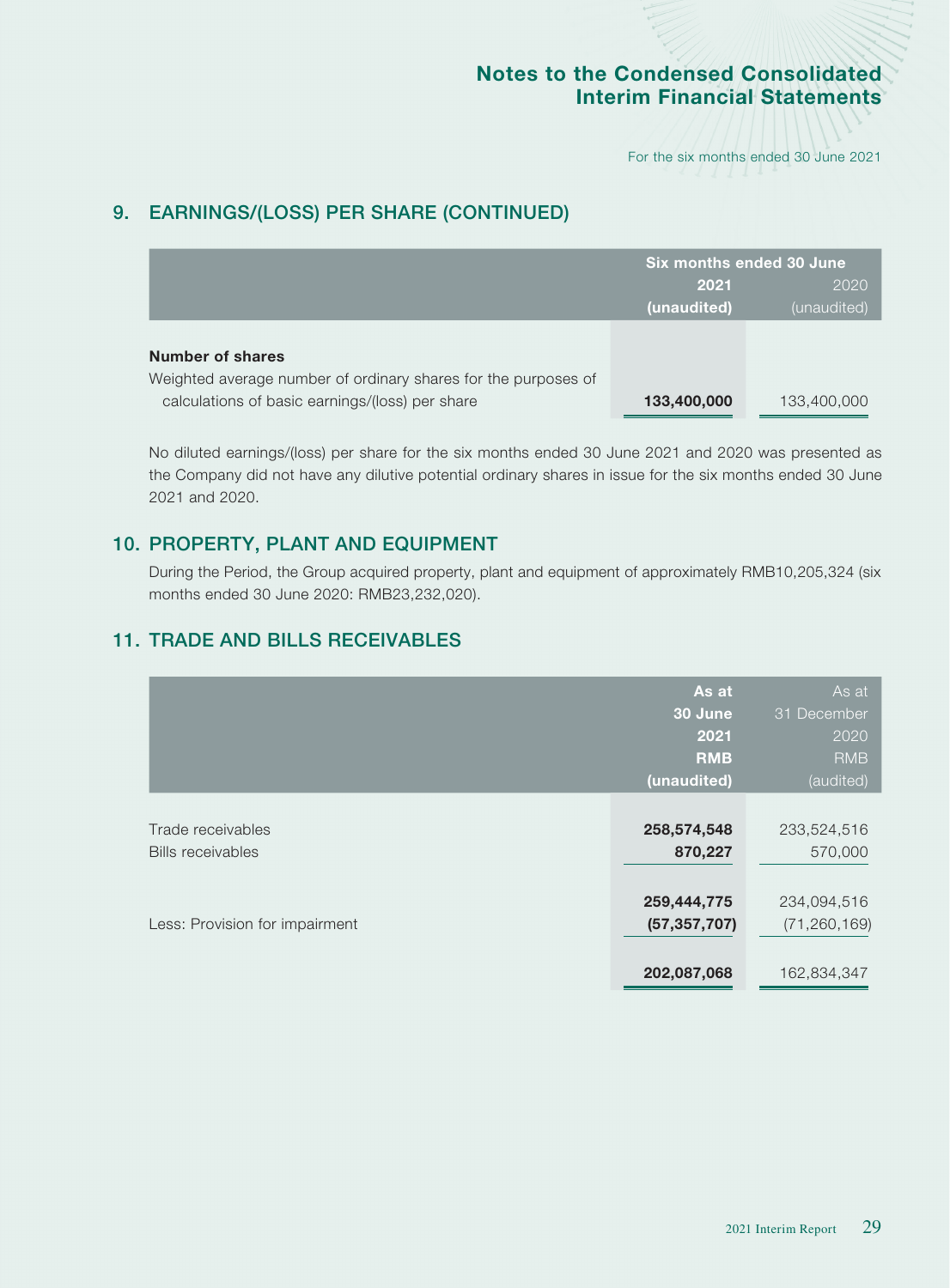For the six months ended 30 June 2021

# 11. TRADE AND BILLS RECEIVABLES (CONTINUED)

Included in trade and bills receivables are trade debtors (net of impairment losses) with the following ageing analysis, based on invoice dates, as at the end of each reporting period.

|                                   | As at<br>30 June<br>2021  | As at<br>31 December<br>2020 |
|-----------------------------------|---------------------------|------------------------------|
|                                   | <b>RMB</b><br>(unaudited) | <b>RMB</b><br>(audited)      |
|                                   |                           |                              |
| Within 3 months                   | 130,240,687               | 140,148,601                  |
| Over 3 months but within 6 months | 33,562,000                | 15,962,437                   |
| Over 6 months but within 1 year   | 38,055,915                | 6,109,186                    |
| Over 1 year                       | 228,466                   | 614,123                      |
|                                   |                           |                              |
|                                   | 202,087,068               | 162,834,347                  |

The Group offers a general credit period from 30 to 240 days on sale of goods to customers while, business partners with strong financial background may be offered longer credit terms.

# 12. PREPAYMENTS, DEPOSITS AND OTHER RECEIVABLES

|                                                                                      | As at<br>30 June<br>2021<br><b>RMB</b><br>(unaudited) | As at<br>December<br>31<br>2020<br><b>RMB</b><br>(audited) |
|--------------------------------------------------------------------------------------|-------------------------------------------------------|------------------------------------------------------------|
| Prepayments<br>Deposits and other receivables                                        | 24,588,752<br>22,265,459                              | 26,271,478<br>19,168,016                                   |
| Less: Provision for impairment                                                       | 46,854,211<br>(2,481,506)                             | 45,439,494<br>(2,403,962)                                  |
| Less: Non-current portion included in prepayments,<br>deposits and other receivables | 44,372,705<br>(8,060,735)                             | 43,035,532<br>(10, 321, 602)                               |
|                                                                                      | 36,311,970                                            | 32,713,930                                                 |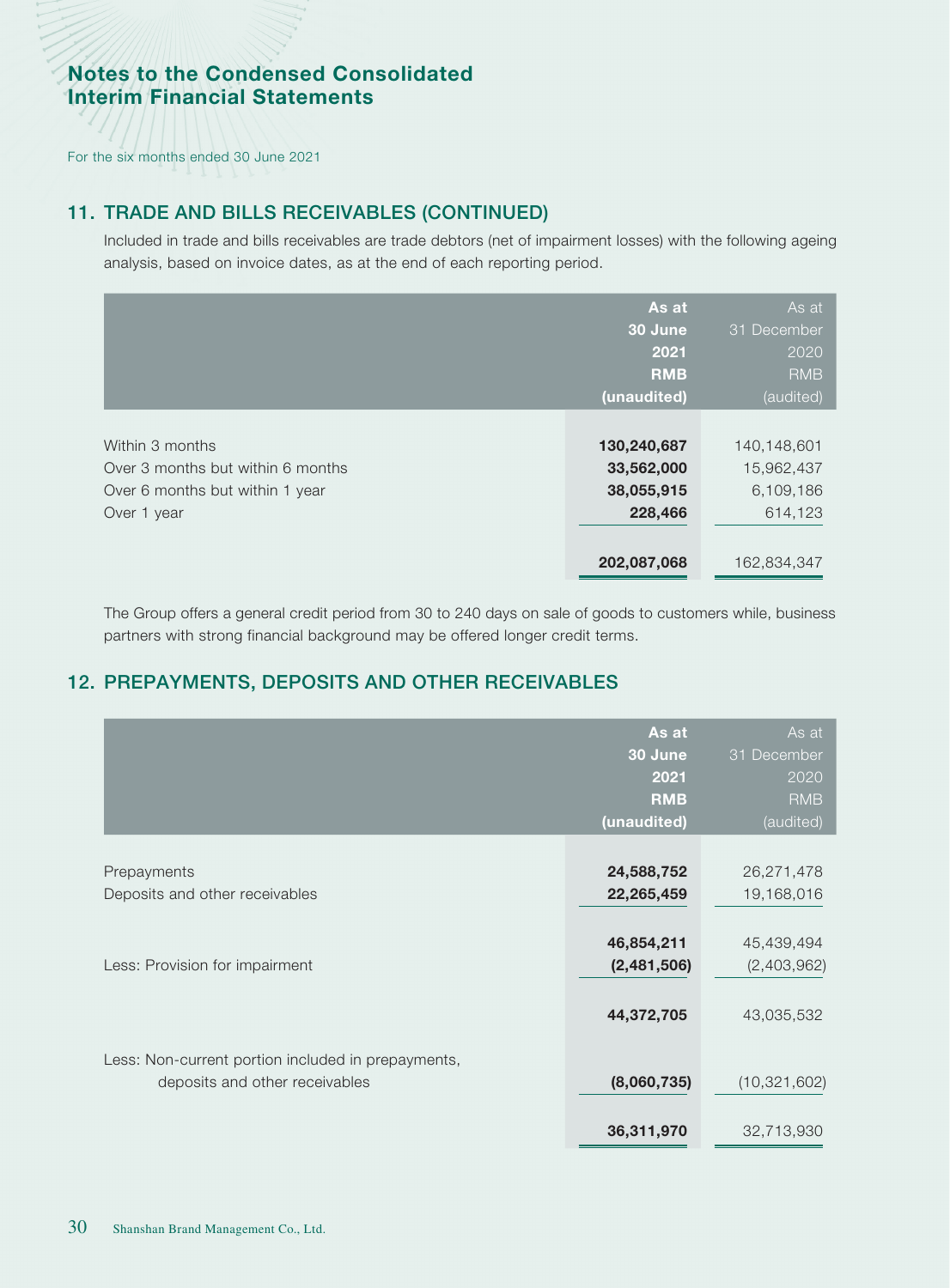For the six months ended 30 June 2021

# 13. TRADE AND BILLS PAYABLES

|                                         | As at<br>30 June<br>2021<br><b>RMB</b><br>(unaudited) | As at<br>31 December<br>2020<br><b>RMB</b><br>(audited) |
|-----------------------------------------|-------------------------------------------------------|---------------------------------------------------------|
| Trade payables<br><b>Bills payables</b> | 124,426,373<br>19,800,000<br>144,226,373              | 148,926,155<br>19,740,000<br>168,666,155                |

The trade payables are normally due to be settled within twelve months. The ageing analysis, based on invoice date, is as follows:

|                                                                                                        | As at<br>30 June<br>2021<br><b>RMB</b><br>(unaudited)              | As at<br>31 December<br>2020<br><b>RMB</b><br>(audited)            |
|--------------------------------------------------------------------------------------------------------|--------------------------------------------------------------------|--------------------------------------------------------------------|
| Within 3 months<br>Over 3 months but within 6 months<br>Over 6 months but within 1 year<br>Over 1 year | 88,573,684<br>21,578,113<br>11,742,268<br>2,532,308<br>124,426,373 | 126,377,607<br>17,170,466<br>3,227,602<br>2,150,480<br>148,926,155 |

# 14. OTHER PAYABLES AND ACCRUALS

|                                                                         | As at<br>30 June<br>2021                | As at<br>31 December<br>2020           |
|-------------------------------------------------------------------------|-----------------------------------------|----------------------------------------|
|                                                                         | <b>RMB</b>                              | <b>RMB</b>                             |
|                                                                         | (unaudited)                             | (audited)                              |
| Other payables and accruals<br>Other tax payables<br>Refund liabilities | 182,757,121<br>12,201,623<br>10,737,150 | 196,215,128<br>20,685,586<br>7,181,688 |
|                                                                         | 205,695,894                             | 224,082,402                            |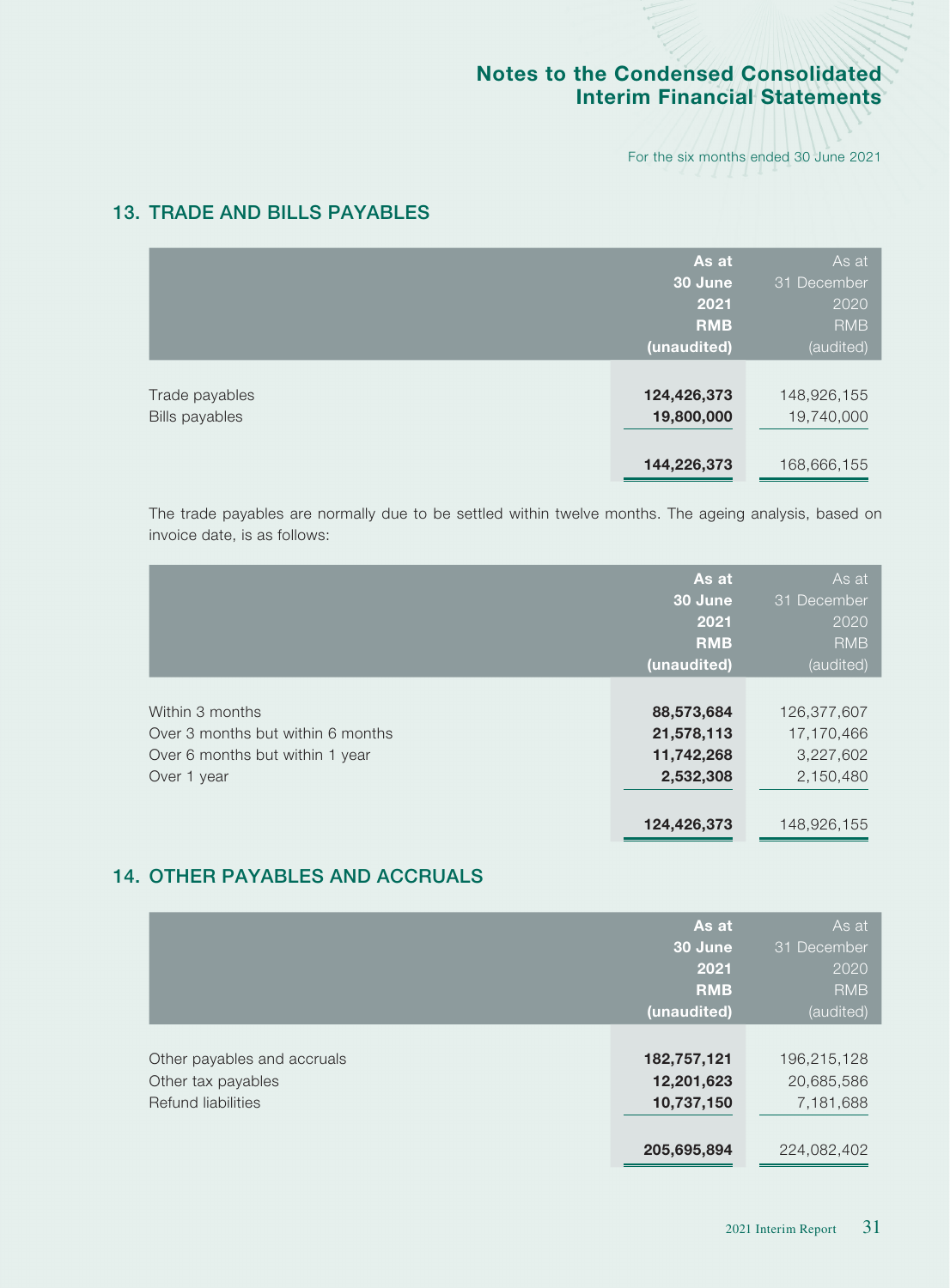For the six months ended 30 June 2021

# 15. INTEREST-BEARING BANK BORROWINGS

|                                                                                                                                     | As at<br>30 June<br>2021<br><b>RMB</b><br>(unaudited) | As at<br>31 December<br>2020<br><b>RMB</b><br>(audited) |
|-------------------------------------------------------------------------------------------------------------------------------------|-------------------------------------------------------|---------------------------------------------------------|
| Bank borrowings comprises:<br>- USD bank borrowing (Note (a))<br>- EUR bank borrowing (Note (b))<br>- RMB bank borrowing (Note (c)) | 69,639,878<br>72,250,280<br>35,000,000                | 70,338,422<br>96,906,000<br>35,000,000                  |
|                                                                                                                                     | 176,890,158                                           | 202,244,422                                             |

Notes:

- (a) The bank borrowing of USD10,780,000 (31 December 2020: USD10,780,000) was unsecured, interest-bearing at fixed interest rate of 3.80% (31 December 2020: USD LIBOR +1.00%) per annum and repayable within one year.
- (b) The bank borrowing of EUR9,400,000 (31 December 2020: EUR12,400,000) was unsecured, interest-bearing at 3-month LIBOR +0.28% (31 December 2020: 3-month LIBOR +0.28%) per annum and repayable within one year. Since the latest EUR 3-month LIBOR has remained negative, hence the interest rate would only be 0.28%.
- (c) As at 30 June 2021, bank borrowings denominated in RMB were unsecured, arranged at fixed interest rate of 5.00% (31 December 2020: 5.00%) per annum and repayable within one year.
- (d) Non-controlling shareholders of the Company, Shaanxi Maoye, Ningbo Liankangcai and Ms. Li provided guarantee, by the Company's shares they held, in favour of Shanshan for its obligations to the guarantee given to the bank borrowings as disclosed in Notes a, b and c above. Shaanxi Maoye and Ningbo Liankangcai are controlled by Directors.

The Directors estimated the fair value of the interest-bearing bank borrowings by discounting their future cash flows at the market rate, and the Directors considered that the carrying amounts of the Group's interest-bearing bank borrowings approximate to their fair values at each reporting date.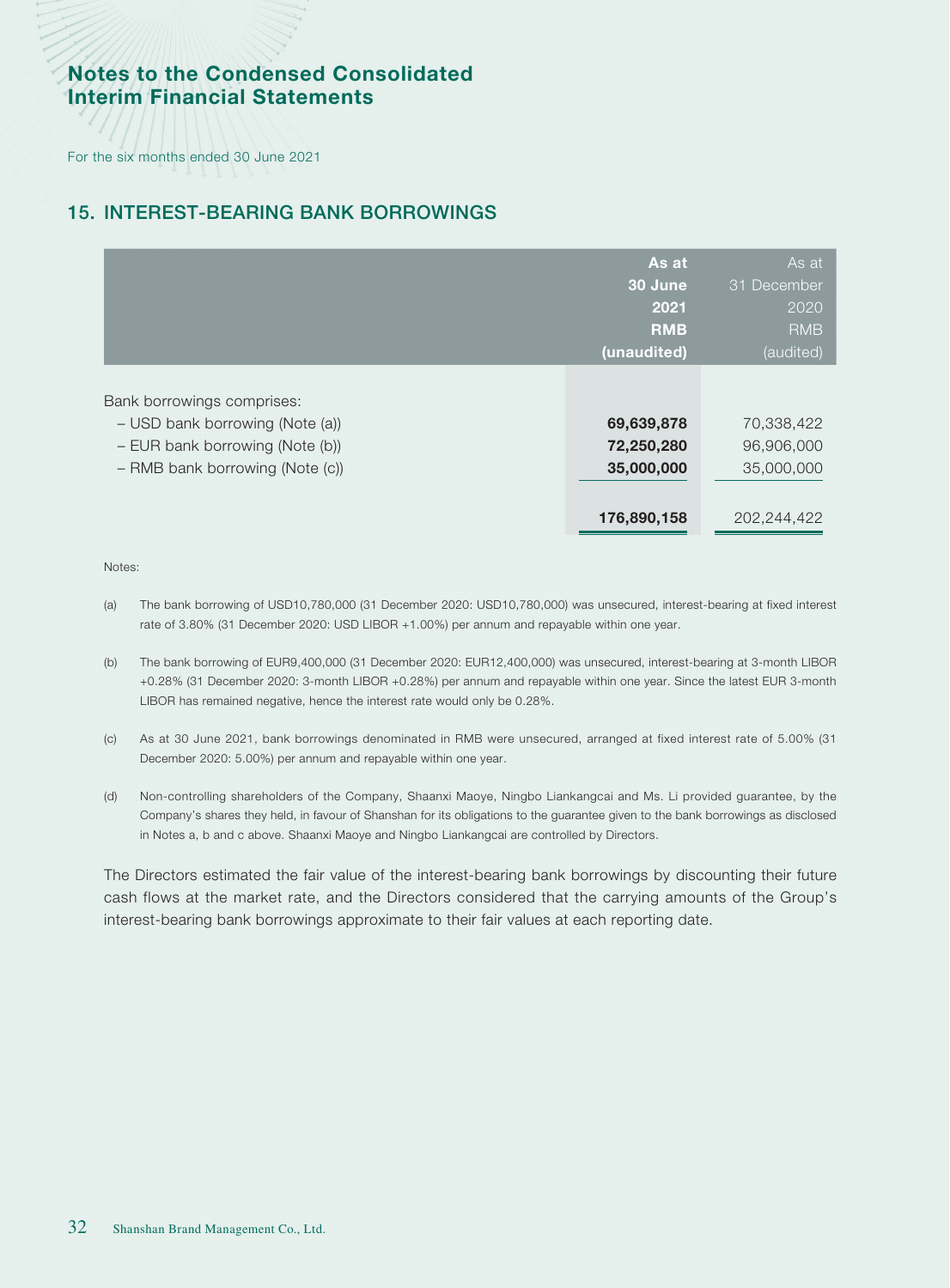For the six months ended 30 June 2021

# 16. SHARE CAPITAL

|                                                                                    | Number of<br>shares | <b>RMB</b>  |
|------------------------------------------------------------------------------------|---------------------|-------------|
| Registered Domestic Shares and H Shares<br>As at 31 December 2020 and 30 June 2021 | 133,400,000         | 133,400,000 |

# 17. RELATED PARTY DISCLOSURES

#### (a) Amounts due from/(to) a related company/an associate/a joint venture

|                                   | As at       | As at       |
|-----------------------------------|-------------|-------------|
|                                   | 30 June     | 31 December |
|                                   | 2021        | 2020        |
|                                   | <b>RMB</b>  | <b>RMB</b>  |
|                                   | (unaudited) | (audited)   |
|                                   |             |             |
| Amount due from a related company | 71,648      | 39,161      |
|                                   |             |             |
| Amount due to an associate        | (20, 177)   |             |
|                                   |             |             |
|                                   |             |             |
| Amount due to a joint venture     | (875,000)   | (927, 380)  |

Amounts due from/(to) a related company/an associate/a joint venture are unsecured, interest-free and repayable on demand.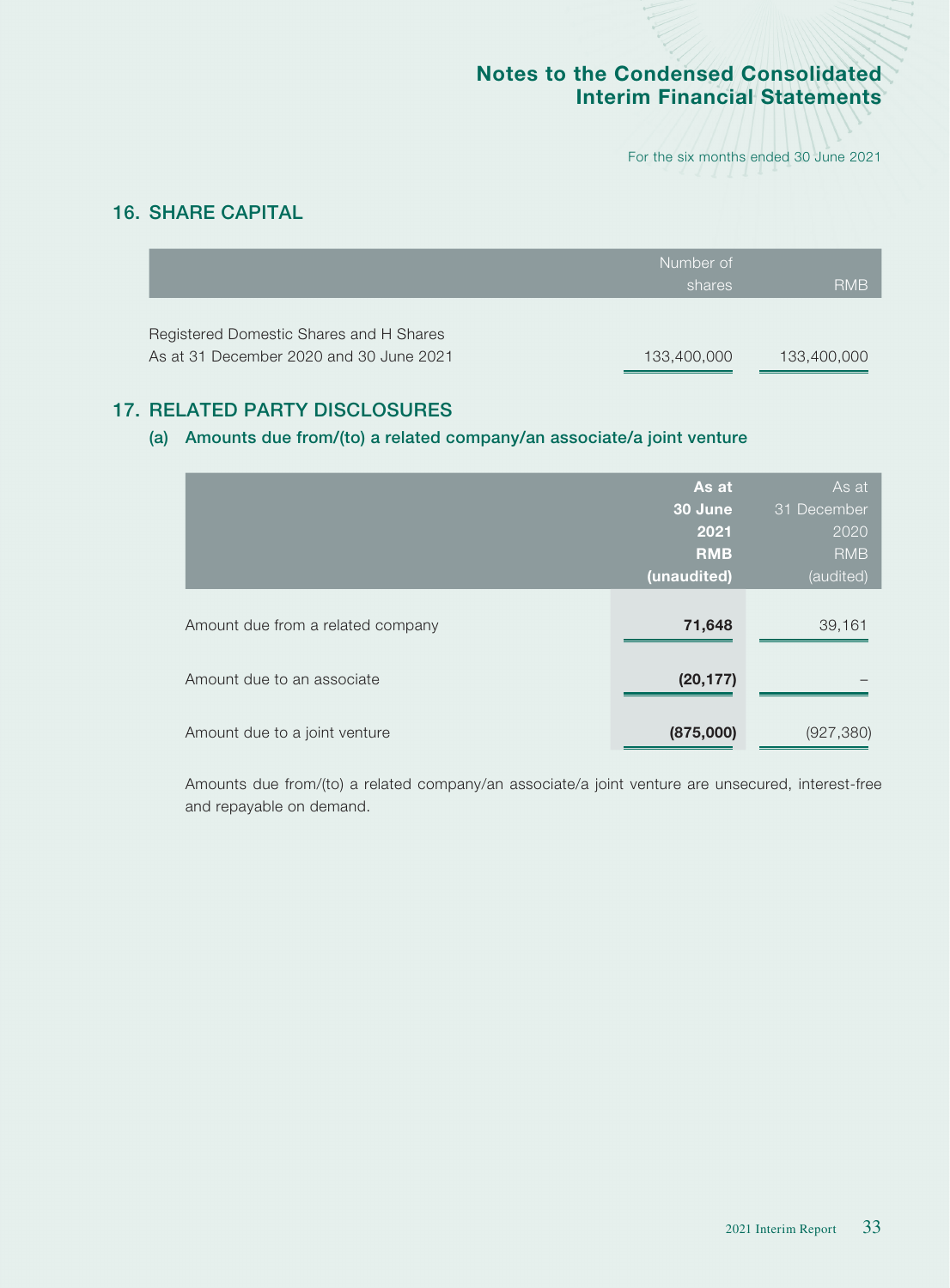For the six months ended 30 June 2021

# 17. RELATED PARTY DISCLOSURES (CONTINUED)

#### (b) Transactions with related parties

(i) During the Period, the Group entered into the following transactions with related parties:

|                                                | Six months ended 30 June |               |
|------------------------------------------------|--------------------------|---------------|
|                                                | 2021                     | 2020          |
|                                                | <b>RMB</b>               | <b>RMB</b>    |
|                                                | (unaudited)              | (unaudited)   |
|                                                |                          |               |
| Sale of finished goods to:                     |                          |               |
| - a joint venture                              | 8,890                    |               |
|                                                |                          |               |
| Sale of raw materials to:                      |                          |               |
| - a joint venture                              | 377                      |               |
| <b>Purchase from:</b>                          |                          |               |
| - an associate                                 | (2, 181, 938)            |               |
|                                                |                          |               |
| Rental expenses charged by:                    |                          |               |
| - related companies                            | (1,086,547)              | (1,676,120)   |
|                                                |                          |               |
| Water and electricity expenses charged by:     |                          |               |
| - a related company                            | (361, 773)               | (400, 904)    |
|                                                |                          |               |
| Product inspection fee recharged on markup to: |                          |               |
| - an associate                                 |                          | 62,688        |
| Interest expense charged by:                   |                          |               |
| - a related company                            |                          | (1, 213, 271) |
|                                                |                          |               |
| Shopping mall expense charged by:              |                          |               |
| - a related company                            |                          | (46, 013)     |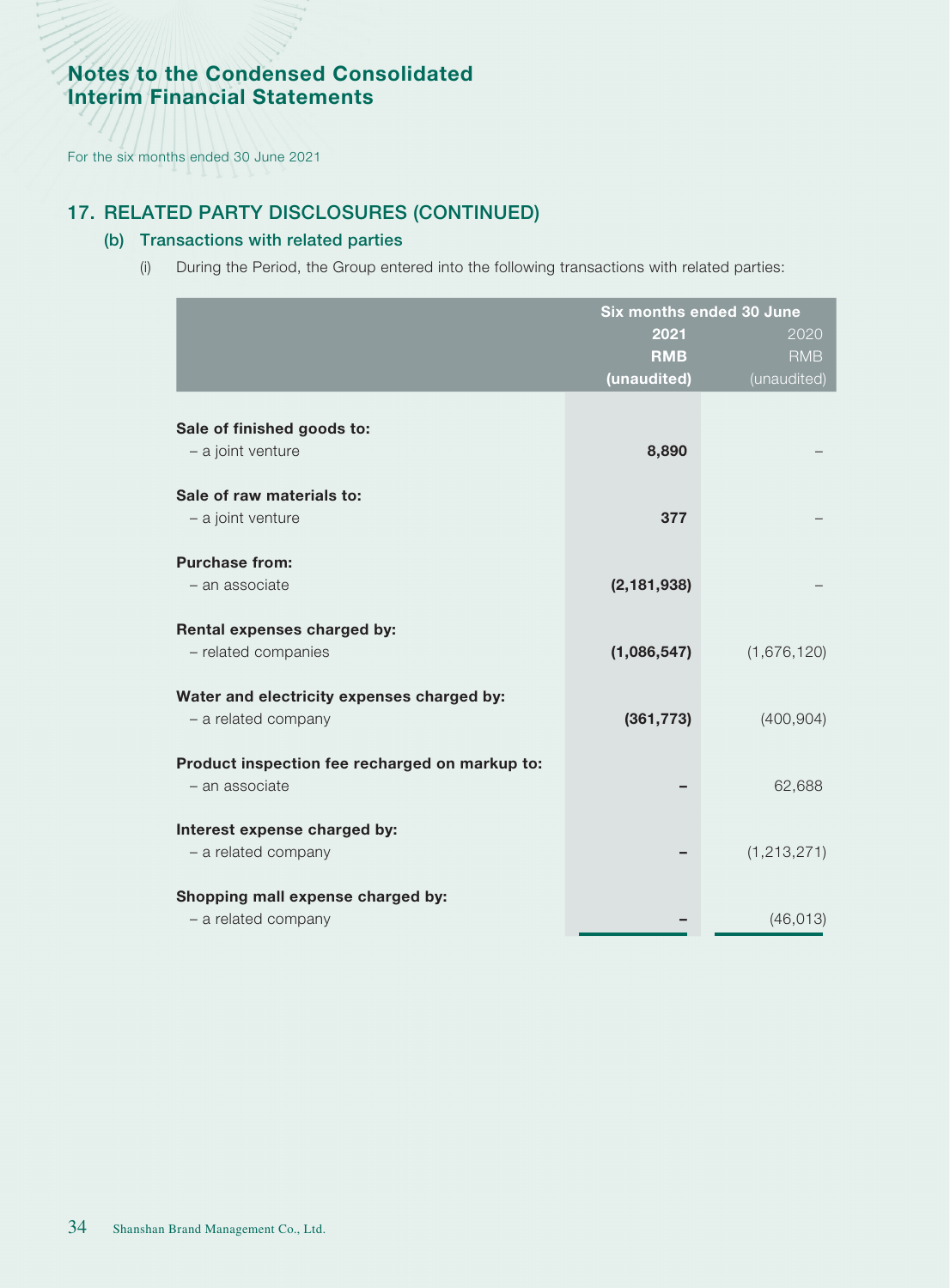For the six months ended 30 June 2021

### 17. RELATED PARTY DISCLOSURES (CONTINUED)

#### (c) Compensation of key management personnel

The remuneration of Directors and other members of key management during the period was as follows:

|                                                         | Six months ended 30 June |             |
|---------------------------------------------------------|--------------------------|-------------|
|                                                         | 2021                     | 2020        |
|                                                         | <b>RMB</b>               | <b>RMB</b>  |
|                                                         | (unaudited)              | (unaudited) |
|                                                         |                          |             |
| - Short-term benefits                                   | 1,178,496                | 1,229,170   |
| - Contributions to defined contribution retirement plan | 85,177                   | 98,999      |
|                                                         |                          |             |
|                                                         | 1,263,673                | 1,328,169   |

#### 18. COMMITMENTS

#### (a) Operating lease commitments

Total future minimum lease payments under non-cancellable operating leases were due as follows:

|                         | As at       | As at       |
|-------------------------|-------------|-------------|
|                         | 30 June     | 31 December |
|                         | 2021        | 2020        |
|                         | <b>RMB</b>  | <b>RMB</b>  |
|                         | (unaudited) | (audited)   |
|                         |             |             |
| Not later than one year | 7,193,822   | 8,543,473   |

#### (b) Capital commitments

As at 30 June 2021 and 31 December 2020, the Group had no significant capital commitments.